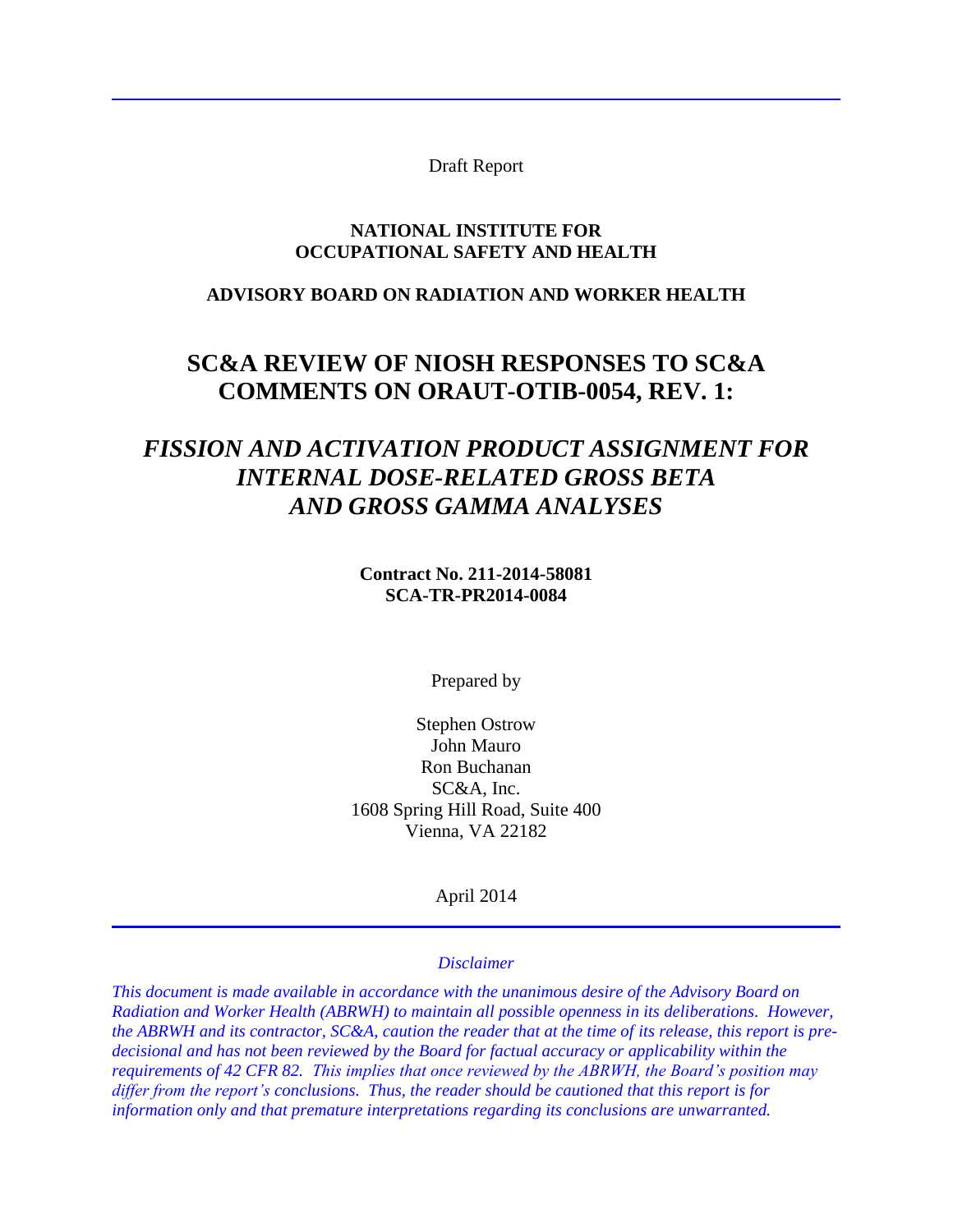| F C<br>)ate:<br>НŤ<br><b>AVP</b><br>. | NO.<br>evision<br>. | ument :<br>No.<br>Jocup<br>. | NO.<br>Jage |
|---------------------------------------|---------------------|------------------------------|-------------|
| Anri                                  | Jrat                | 4-0084<br>2014<br>ΡR         | 0t<br>Ζt    |

| SC&A, Inc.:                                                                                                                                                                                                                                | Document No.<br>SCA-TR-PR2014-0084               |  |
|--------------------------------------------------------------------------------------------------------------------------------------------------------------------------------------------------------------------------------------------|--------------------------------------------------|--|
| <b>Technical Support for the Advisory Board on</b><br><b>Radiation and Worker Health Review of NIOSH</b>                                                                                                                                   | <b>Effective Date:</b><br>Draft – April 10, 2014 |  |
| <b>Dose Reconstruction Program</b>                                                                                                                                                                                                         | <b>Revision No:</b><br>$0$ – Draft               |  |
| <b>SC&amp;A Review of NIOSH Responses to SC&amp;A</b><br><b>Comments on ORAUT-OTIB-0054, Rev. 1:</b><br><b>Fission and Activation Product Assignment for</b><br><b>Internal Dose-Related Gross Beta and Gross</b><br><b>Gamma Analyses</b> | Supersedes:<br>N/A                               |  |
| Task Manager:<br>Date:                                                                                                                                                                                                                     | Reviewers:<br>John Stiver                        |  |
| Stephen L. Ostrow, PhD                                                                                                                                                                                                                     | John Mauro<br><b>Stephen Ostrow</b>              |  |
| Project Manager:                                                                                                                                                                                                                           |                                                  |  |
| Date:<br>John Stiver, MS, CHP                                                                                                                                                                                                              |                                                  |  |

#### **Record of Revisions**

| <b>Revision</b><br><b>Number</b> | <b>Effective Date</b> | <b>Description of Revision</b> |
|----------------------------------|-----------------------|--------------------------------|
| $0$ (Draft)                      | 04/10/2014            | Initial issue.                 |
|                                  |                       |                                |
|                                  |                       |                                |
|                                  |                       |                                |
|                                  |                       |                                |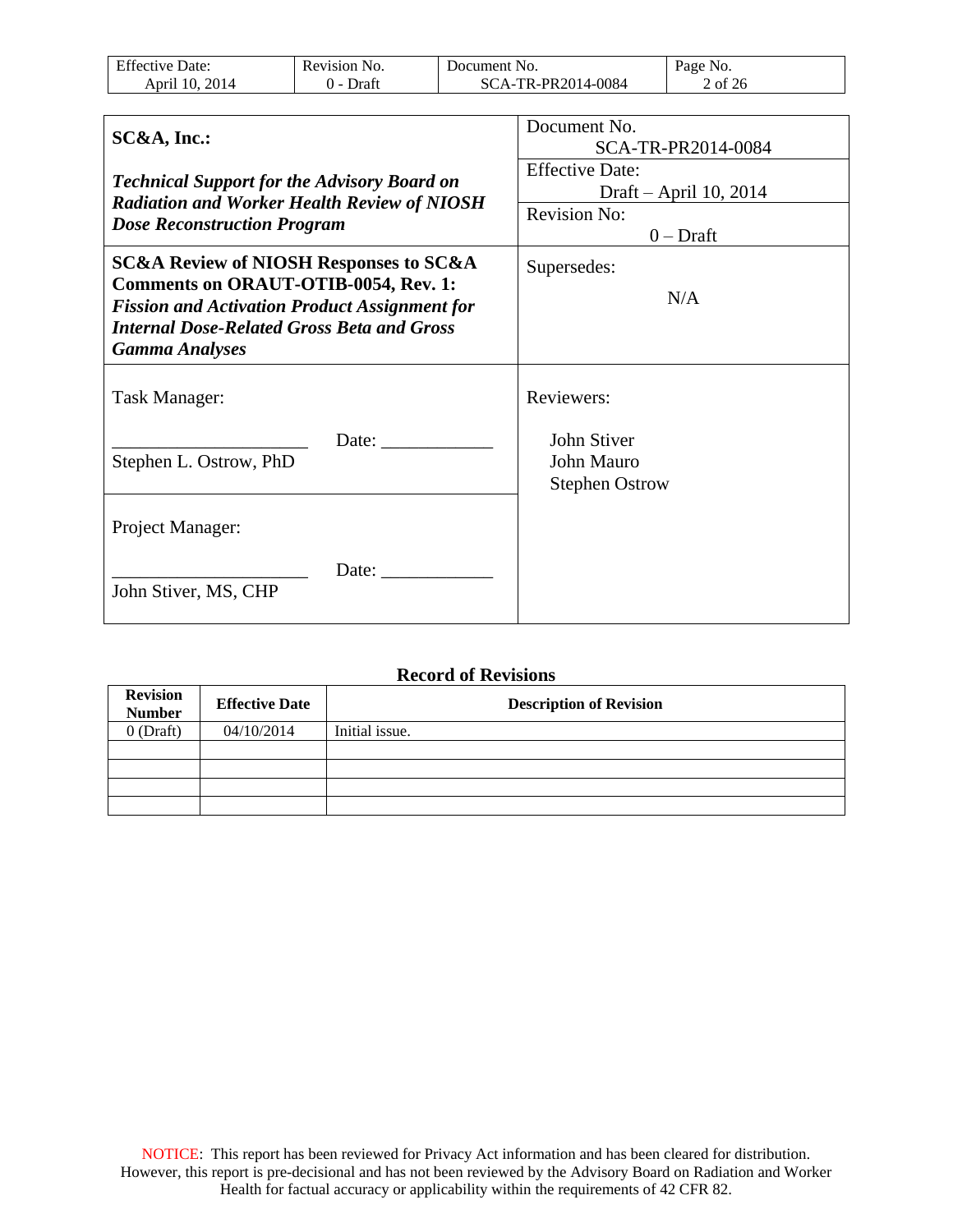| $F^{\alpha}$<br>Jate:<br>Effective | <b>Revision</b><br>INO. | Jocument<br>NO.                      | Page No.   |
|------------------------------------|-------------------------|--------------------------------------|------------|
| 2014<br>10.<br>April               | Draft<br>.              | R-PR2014-0084<br>TD.<br>$\Delta$ $-$ | 3 of<br>26 |

# **TABLE OF CONTENTS**

| 1.0 |       |  |
|-----|-------|--|
| 1.1 |       |  |
| 1.2 |       |  |
| 1.3 |       |  |
| 1.4 |       |  |
| 1.5 |       |  |
| 1.6 |       |  |
|     | 1.6.1 |  |
|     | 1.6.2 |  |
|     | 1.6.3 |  |
|     | 1.6.4 |  |
| 1.7 |       |  |
| 2.0 |       |  |
|     |       |  |
|     |       |  |
|     |       |  |

# **LIST OF TABLES**

| Table 3. Comparison of Workbook Results to OTIB-0054 for Example #217 |  |
|-----------------------------------------------------------------------|--|
|                                                                       |  |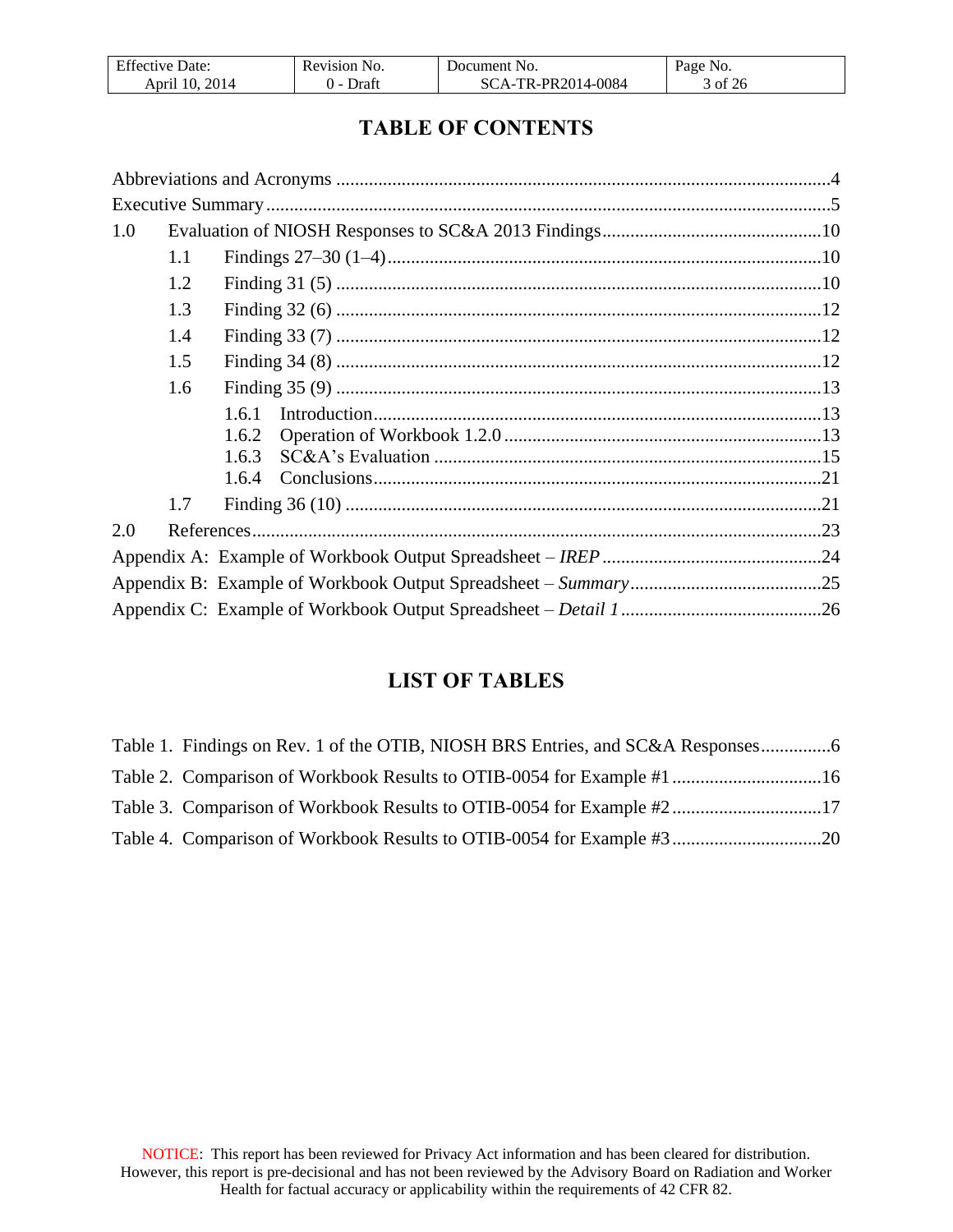| T C<br>Date:<br>Effective | Kevision<br>N <sub>O</sub><br>re | Document No.                                       | Page<br>N <sub>0</sub> |
|---------------------------|----------------------------------|----------------------------------------------------|------------------------|
| 2014<br>10<br>April       | Draf                             | -PR2014-0084<br>TD.<br>SC<br>$^{\prime}$ $\Lambda$ | · of                   |

# **ABBREVIATIONS AND ACRONYMS**

<span id="page-3-0"></span>

| <b>ABRWH</b>  | Advisory Board on Radiation and Worker Health             |
|---------------|-----------------------------------------------------------|
| <b>ATR</b>    | <b>Advanced Test Reactor</b>                              |
| Bq            | Becquerel                                                 |
| <b>BRS</b>    | <b>Board Review System</b>                                |
| Ci            | Curie                                                     |
| d             | day                                                       |
| <b>DCF</b>    | dose conversion factor                                    |
| <b>DOE</b>    | U.S. Department of Energy                                 |
| <b>FFTF</b>   | <b>Fast Flux Test Facility</b>                            |
| <b>HEPA</b>   | high efficiency particulate air                           |
| <b>ICD</b>    | <b>International Classification of Diseases</b>           |
| <b>IMBA</b>   | <b>Integrated Modules for Bioassay Analysis</b>           |
| <b>INL</b>    | <b>Idaho National Laboratory</b>                          |
| <b>IREP</b>   | Interactive RadioEpidemiological Program                  |
| <b>MFAP</b>   | mixed fission and activation products                     |
| $\mu$ Ci      | microcurie                                                |
| ml            | milliliter                                                |
| <b>NIF</b>    | normalized intake fraction                                |
| <b>NIOSH</b>  | National Institute for Occupational Safety and Health     |
| <b>ORAUT</b>  | Oak Ridge Associated Universities Team                    |
| <b>ORIGEN</b> | Oak Ridge Isotope Generator (computer code)               |
| <b>ORNL</b>   | Oak Ridge National Laboratory                             |
| <b>OTIB</b>   | <b>ORAUT Technical Information Bulletin</b>               |
| pCi           | picocurie                                                 |
| SC&A          | S. Cohen and Associates (SC&A, Inc.)                      |
| <b>SRS</b>    | Savannah River Site                                       |
| <b>TRIGA</b>  | Training Research and Isotope Production, General Atomics |
| y             | year                                                      |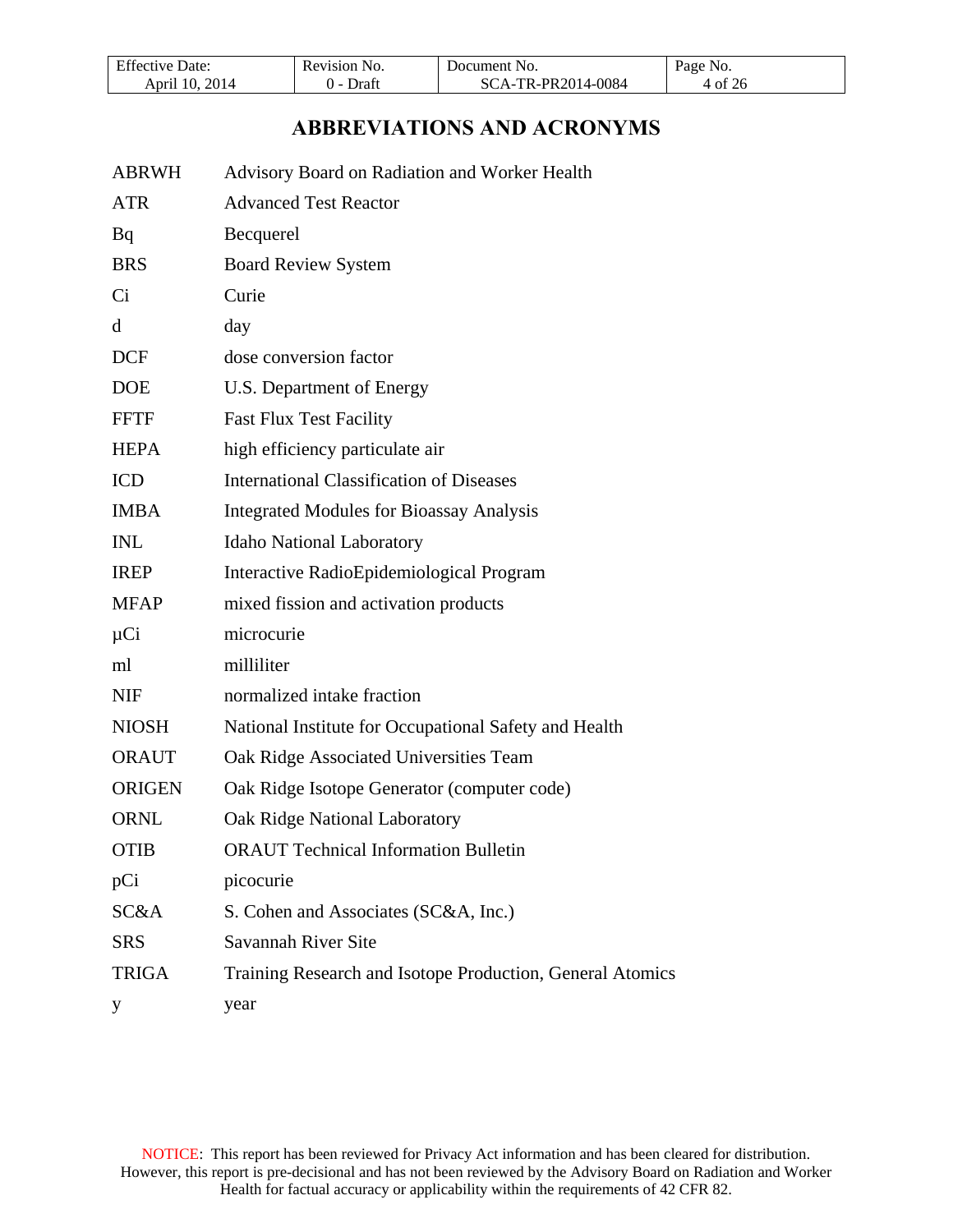| $F^{\alpha}$<br>Jate:<br>. | N <sub>O</sub><br>P.V1S1ON<br>. | nent<br>100<br>NO.                | NO.<br>аое |
|----------------------------|---------------------------------|-----------------------------------|------------|
| 2014<br>Anri'              | Jraf                            | PR2014-0084<br>тd<br>$\mathbf{r}$ | 0t<br>26.  |

# **EXECUTIVE SUMMARY**

<span id="page-4-0"></span>Note: While SC&A was in the process of reviewing NIOSH's responses to SC&A's comments on Rev. 1 of ORAUT-OTIB-0054 (ORAUT 2013), NIOSH issued Rev. 2 on March 4, 2014 (ORAUT 2014). The Publication Record for Rev. 2 states: "Revision initiated to correct an error with the Pm-147 intake fractions in Tables 7-3b and 7-3c. The values had mistakenly been entered as zeros. No changes occurred as a result of formal internal review." SC&A checked that NIOSH did indeed make that correction in Rev. 2 of those two tables, for the ATR 2 and ATR 3 reactors respectively.

Based on a cursory comparison of Rev. 1 and Rev.2, SC&A did not notice any other changes to the documents. In addition, SC&A would not expect the Pm-147 correction to have a material effect on dose reconstructions. However, SC&A recommends that NIOSH make a statement to that effect as part of the issues resolution process, and if true, then the review of Rev. 1 in this document applies as well to Rev. 2.

------------------------------------------------------------

Frequently, air-sampling or urinalysis data on worker exposure to mixed fission and activation products associated with nuclear reactors or nuclear fuel are available only in the form of gross beta or gross gamma activity unattributed to specific radionuclides. This is particularly true for exposures during the early decades of the U.S. nuclear program. For those cases, ORAUT-OTIB-0054, *Fission and Activation Product Assignment for Internal Dose-Related Gross Beta and Gross Gamma Analyses* (hereafter referred to as "the OTIB" or "OTIB-0054") provides guidance and a standard approach to the dose reconstructor on how to assign radionuclidespecific intakes to exposed workers.

SC&A reviewed Rev. 0 of the OTIB (ORAUT 2007) in 2008 (SC&A 2008) and identified 26 issues, some of which were subsequently resolved through work of the Advisory Board on Radiation and Worker Health (ABRWH) Subcommittee on Procedures Review, NIOSH, and SC&A. The technical basis of the OTIB was substantially revised from Rev. 0 to Rev. 1 (ORAUT 2013), leading the Subcommittee at its July 18, 2013, meeting to authorize SC&A to perform a full *de novo* review of Rev.1. SC&A presented its comprehensive technical review of Rev. 1 in its November 2013 report, SC&A 2013. That review produced 10 findings on Rev. 1 of the OTIB, which NIOSH responded to on February 4, 2014, via entries to the online Board Review System (BRS).

SC&A's detailed review of Rev.1 of the OTIB is presented in SC&A 2013, which should be consulted in order to gain an appreciation of the background of each finding. That review produced 10 findings, each listed in Table 1 along with accompanying NIOSH BRS responses of February 4, 2014. Section 1 of this report presents SC&A's subsequent review of NIOSH's BRS responses to SC&A's findings. The results of this latest review are also summarized in Table 1. It should be noted that two sets of finding numbers appear. The *de novo* OTIB Rev. 1 review of SC&A 2013 labeled its findings 1–10, but since the BRS already listed 26 findings against Rev. 0, the 10 new findings are numbered 27–36.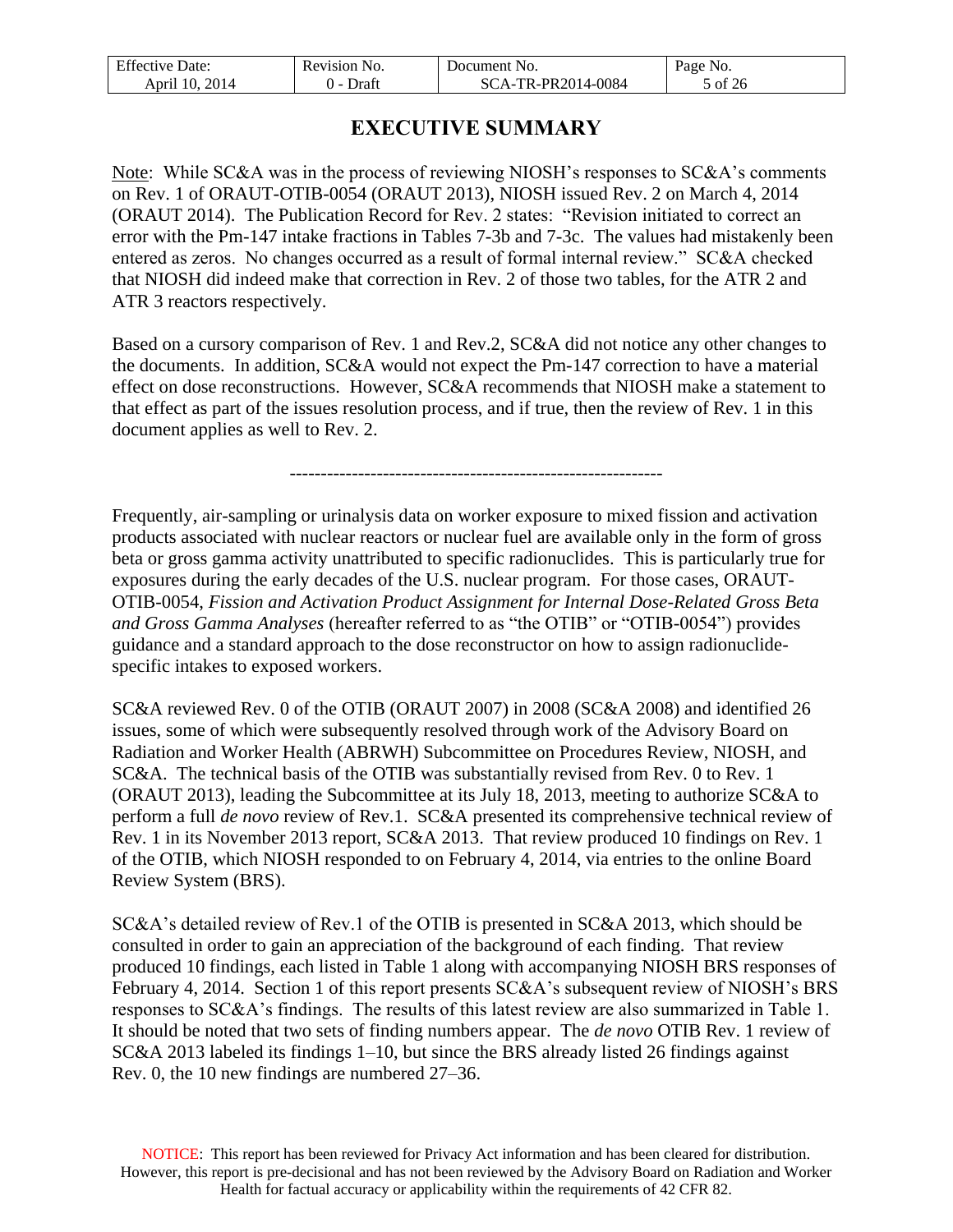| <b>Effective Date:</b> | Revision No. | Document No.       | Page No. |
|------------------------|--------------|--------------------|----------|
| 2014<br>April 10.      | Draft        | SCA-TR-PR2014-0084 | 6 of 26  |

<span id="page-5-0"></span>

| <b>Finding:</b><br><b>BRS</b> (SC&A 2013)<br><b>Numbering</b> | Finding Summary, <sup>(a)</sup> NIOSH BRS Entry, <sup>(b)</sup> SC&A Response <sup>(c)</sup>                                                                                                                                                                                                                                                                                                                                                                                                                                                                                                                                                                                                                                                            |  |  |
|---------------------------------------------------------------|---------------------------------------------------------------------------------------------------------------------------------------------------------------------------------------------------------------------------------------------------------------------------------------------------------------------------------------------------------------------------------------------------------------------------------------------------------------------------------------------------------------------------------------------------------------------------------------------------------------------------------------------------------------------------------------------------------------------------------------------------------|--|--|
| 27(1)                                                         | $SC&A$ Finding: $SC&A$ is not able to evaluate the appropriateness of the input parameters<br>used for the ORIGEN2 runs since they are not specified or references cited in the OTIB.                                                                                                                                                                                                                                                                                                                                                                                                                                                                                                                                                                   |  |  |
|                                                               | NIOSH BRS Entry: The ORIGEN2 runs and the process of down-selecting to four<br>representative reactors were not affected by the revision. A separate report is planned that<br>will document the reactor modeling process in detail.                                                                                                                                                                                                                                                                                                                                                                                                                                                                                                                    |  |  |
|                                                               | SC&A Response: SC&A will review the NIOSH reactor modeling report when it is<br>available and recommends that the status of this finding remain In Progress pending that<br>review.                                                                                                                                                                                                                                                                                                                                                                                                                                                                                                                                                                     |  |  |
| 28(2)                                                         | SC&A Finding: The OTIB does not provide sufficient information to allow evaluation of its<br>down-select from the initial seven to the final four representative reactors chosen.                                                                                                                                                                                                                                                                                                                                                                                                                                                                                                                                                                       |  |  |
|                                                               | NIOSH BRS Entry: See response to Rev. 1, Finding 1.                                                                                                                                                                                                                                                                                                                                                                                                                                                                                                                                                                                                                                                                                                     |  |  |
|                                                               | SC&A Response: SC&A will review the NIOSH reactor modeling report when it is<br>available and recommends that the status of this finding remain In Progress pending that<br>review.                                                                                                                                                                                                                                                                                                                                                                                                                                                                                                                                                                     |  |  |
| 29(3)                                                         | $SC&A$ Finding: While Rev. 0 of the OTIB (Section 5.2) provides extensive discussions of<br>the ORIGEN2 runs for each reactor, Rev. 1 does not for the ORIGEN-S runs. For each of<br>the nine representative reactor cases, the OTIB (Table 5-2) specifies the specific power,<br>irradiation time, and burnup, and includes a basis (e.g., "maximum burnup at nominal<br>power" for ATR 1), but does not say how the values were selected or cite any reference;<br>Rev. 0 made extensive use, for example, of the DOE report, Source Term Estimates for<br>DOE Spent Nuclear Fuels, DOE/SNF/REP-078, Rev. 0, March 2003 (DOE 2003). SC&A<br>cannot fully evaluate the appropriateness of the values chosen for each case without such<br>information. |  |  |
|                                                               | NIOSH BRS Entry: See response to Rev. 1, Finding 1.                                                                                                                                                                                                                                                                                                                                                                                                                                                                                                                                                                                                                                                                                                     |  |  |
|                                                               | SC&A Response: SC&A will review the NIOSH reactor modeling report when it is<br>available and recommends that the status of this finding remain In Progress pending that<br>review.                                                                                                                                                                                                                                                                                                                                                                                                                                                                                                                                                                     |  |  |
| 30(4)                                                         | SC&A Finding: SC&A notes that Table 5-1 of the OTIB lists both aluminum and stainless<br>steel-clad TRIGA reactors as belonging to the initial set of seven reactors. However,<br>Table 5-2, which lists the four reactors chosen as references, as well as the accompanying<br>text, do not indicate which cladding was assumed for the TRIGA reactor. The OTIB also<br>does not indicate what fuel enrichment was chosen, give a source for the specific power or<br>the chosen burnups, or provide justification for its assumptions.                                                                                                                                                                                                                |  |  |
|                                                               | NIOSH BRS Entry: The cladding type (stainless steel) can be specified in Table 5-2.                                                                                                                                                                                                                                                                                                                                                                                                                                                                                                                                                                                                                                                                     |  |  |
|                                                               | See response to Rev. 1, Finding 1.                                                                                                                                                                                                                                                                                                                                                                                                                                                                                                                                                                                                                                                                                                                      |  |  |
|                                                               | <b>SC&amp;A Response:</b> SC&A will review the NIOSH reactor modeling report when it is<br>available and recommends that the status of this finding remain In Progress pending that<br>review.                                                                                                                                                                                                                                                                                                                                                                                                                                                                                                                                                          |  |  |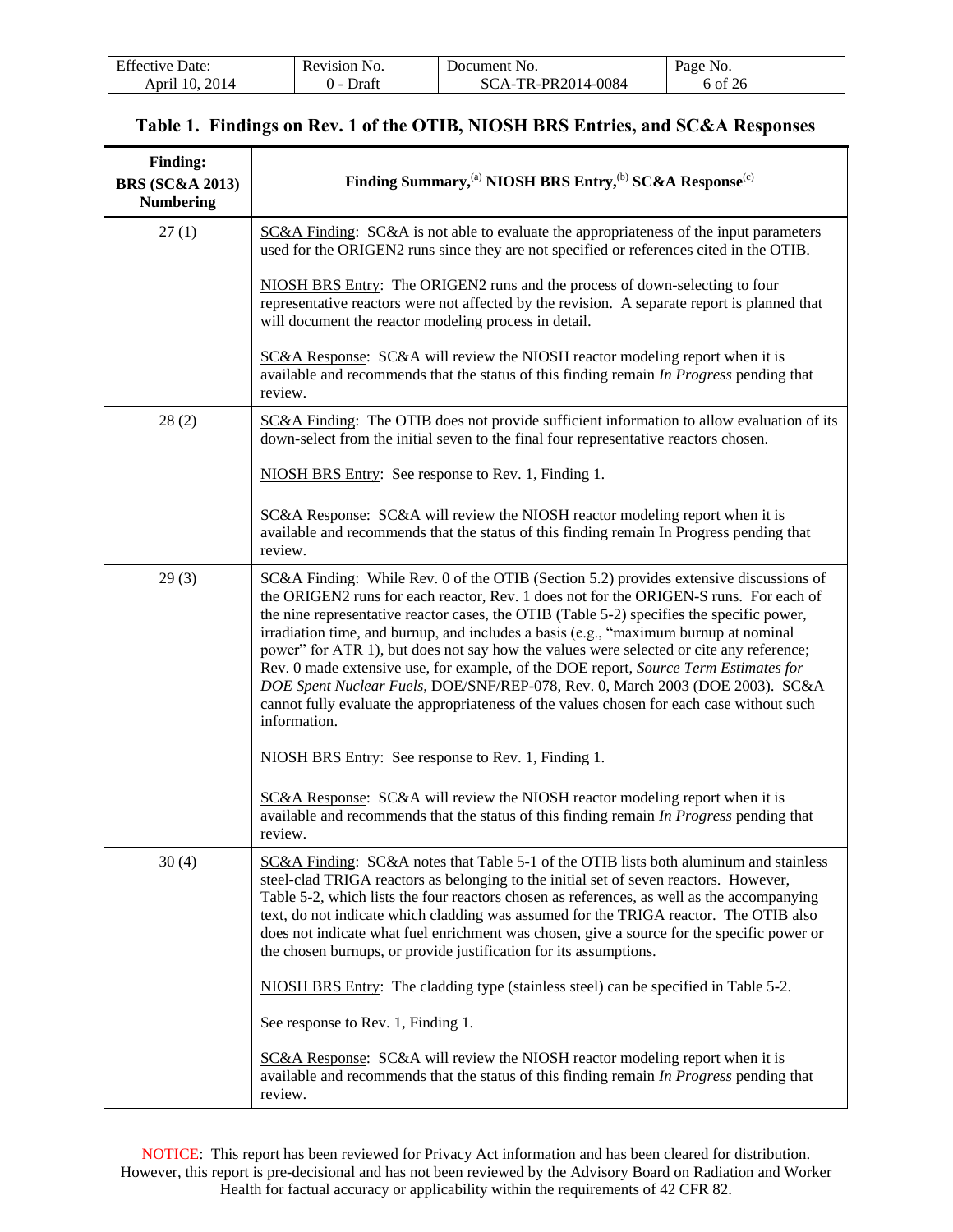| F C<br>Date:<br>Effective : | Revision<br>N <sub>O</sub> | `NO.<br>Jocument                       | yage No.  |
|-----------------------------|----------------------------|----------------------------------------|-----------|
| 2014<br>10<br>April         | Draft                      | -PR2014-0084<br>$TR_{-F}$<br>$\Lambda$ | of<br>-26 |

| <b>Finding:</b><br><b>BRS (SC&amp;A 2013)</b><br><b>Numbering</b> | Finding Summary, <sup>(a)</sup> NIOSH BRS Entry, <sup>(b)</sup> SC&A Response <sup>(c)</sup>                                                                                                                                                                                                                                                                                                                                                                                                                                                                                                                                                                                                                                     |
|-------------------------------------------------------------------|----------------------------------------------------------------------------------------------------------------------------------------------------------------------------------------------------------------------------------------------------------------------------------------------------------------------------------------------------------------------------------------------------------------------------------------------------------------------------------------------------------------------------------------------------------------------------------------------------------------------------------------------------------------------------------------------------------------------------------|
| 31(5)                                                             | SC&A Finding: In selecting release fractions for exposures to airborne radionuclides<br>associated with reactor operations, the OTIB starts with the fuel inventory. However, it<br>might have been more appropriate to use the mix of radionuclides in the gas gap or primary<br>coolant as the starting point for assigning the isotopic composition in urine samples. Also, if<br>a worker was involved in handling waste streams, such as ion exchange resins or HEPA or<br>charcoal filters, using the isotopic mix in fuel as the starting point might not be appropriate<br>and might lead to non-claimant-favorable results. These issues should be addressed in the<br>OTIB.                                            |
|                                                                   | NIOSH BRS Entry: Limiting the radionuclides to just those in the gap or coolant would not<br>be appropriate for fuel separations or other work activities and would likely reduce assigned<br>doses. The same is true for filtration media: limiting the source term to just the volatile and<br>semi-volatile species would likely reduce assigned doses. Gross gamma and gross gamma<br>assays for MFAP are primarily seen for sites where large-scale fuel separations were<br>performed, e.g., Hanford, INL, ORNL, and SRS.                                                                                                                                                                                                  |
|                                                                   | $SC&A$ Response: $SC&A(1)$ agrees with NIOSH's response with regard to preference of<br>using reactor fuel radionuclide inventory rather than gas gap inventory as a starting point;<br>(2) however, not knowing the organ of concern, SC&A questions whether the Normalized<br>Intake Fractions (NIFs), as used to derive radionuclide intakes based on gross beta analysis<br>of urine, will always result in a claimant-favorable outcome. This requires further<br>discussion and SC&A recommends that this finding remain In Progress.                                                                                                                                                                                      |
| 32(6)                                                             | SC&A Finding: The use of effective dose conversion factors (i.e., DCFs that relate to<br>effective whole-body dose) is appropriate for screening purposes if the objective of the<br>OTIB was to reconstruct whole-body doses, but not necessarily claimant-favorable for organ<br>doses. For example, a radionuclide that does not contribute significantly to the whole-body<br>dose could be an important contributor to an organ dose and might be eliminated. For<br>certain reactor scenarios, some radionuclides that were not present in Table E contribute to<br>the intake in a significant way and can deliver important contributions to organ doses. The<br>OTIB would benefit from some discussion of this matter. |
|                                                                   | NIOSH BRS Entry: SC&A may have misunderstood the process outlined in OTIB-54<br>revision 1. The list of nuclides in Table D-1 was not created using effective dose conversion<br>factors as they report. The list was created using committed organ doses. The list created in<br>Table D-1 was later reduced using effective dose as recommended by SC&A's review of<br>revision 0 of OTIB-54 (Comment 13 of the March 2008 report).                                                                                                                                                                                                                                                                                            |
|                                                                   | SC&A Response: SC&A agrees with NIOSH and recommends that the finding be Closed.                                                                                                                                                                                                                                                                                                                                                                                                                                                                                                                                                                                                                                                 |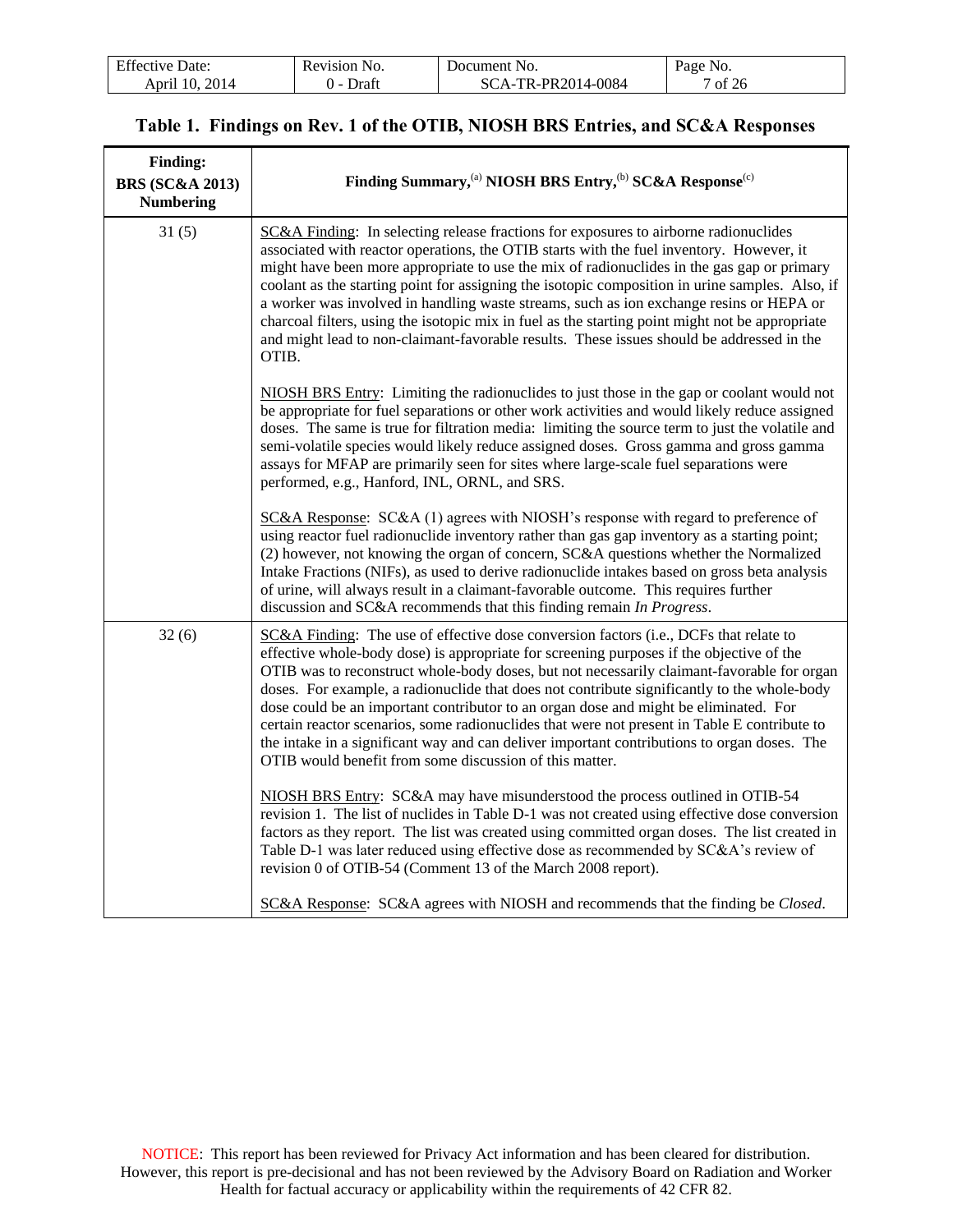| F C<br>Date:<br>Effective | <b>Revision</b><br>NO. | Jocument<br>NO.                         | age No. |
|---------------------------|------------------------|-----------------------------------------|---------|
| 2014<br>10<br>April       | Draf                   | PR2014-0084<br>TR <sub>-</sub><br>$A -$ | 8 of    |

| <b>Finding:</b><br><b>BRS (SC&amp;A 2013)</b><br><b>Numbering</b> | Finding Summary, <sup>(a)</sup> NIOSH BRS Entry, <sup>(b)</sup> SC&A Response <sup>(c)</sup>                                                                                                                                                                                                                                                                                                                                                                                                                                                                                                                                                                                                                                                                                                                                                                                                                                                                                                                                                                                                                                                                                                                                                                                                                                                                                                                                                                                                                                                                                                                                                                                                                                   |
|-------------------------------------------------------------------|--------------------------------------------------------------------------------------------------------------------------------------------------------------------------------------------------------------------------------------------------------------------------------------------------------------------------------------------------------------------------------------------------------------------------------------------------------------------------------------------------------------------------------------------------------------------------------------------------------------------------------------------------------------------------------------------------------------------------------------------------------------------------------------------------------------------------------------------------------------------------------------------------------------------------------------------------------------------------------------------------------------------------------------------------------------------------------------------------------------------------------------------------------------------------------------------------------------------------------------------------------------------------------------------------------------------------------------------------------------------------------------------------------------------------------------------------------------------------------------------------------------------------------------------------------------------------------------------------------------------------------------------------------------------------------------------------------------------------------|
| 33(7)                                                             | SC&A Finding: Intakes and organ doses should be calculated using the same set of<br>radionuclides as used to derive the contributions to the total beta excretion rate results.                                                                                                                                                                                                                                                                                                                                                                                                                                                                                                                                                                                                                                                                                                                                                                                                                                                                                                                                                                                                                                                                                                                                                                                                                                                                                                                                                                                                                                                                                                                                                |
|                                                                   | NIOSH BRS Entry: It is desirable to limit the number of associated radionuclides<br>considered in the organ dose calculations to reduce the computational burden on the dose<br>reconstructors. As discussed under Comment 6 above alternative methods for assigning the<br>dose contributions from associated radionuclides are being evaluated.                                                                                                                                                                                                                                                                                                                                                                                                                                                                                                                                                                                                                                                                                                                                                                                                                                                                                                                                                                                                                                                                                                                                                                                                                                                                                                                                                                              |
|                                                                   | SC&A Response: SC&A agrees with NIOSH because, by eliminating the less important<br>radionuclides, the release fractions of the more important radionuclides are increased.<br>SC&A recommends that the finding be Closed.                                                                                                                                                                                                                                                                                                                                                                                                                                                                                                                                                                                                                                                                                                                                                                                                                                                                                                                                                                                                                                                                                                                                                                                                                                                                                                                                                                                                                                                                                                     |
| 34(8)                                                             | SC&A Finding: The OTIB explains that it was recognized that some of the methods used to<br>determine the beta/gamma concentration of fission and activation products in urine would<br>miss certain radionuclides, such as radioiodines. The OTIB claims that this is not a problem<br>because the isotopic assignments of intake are based on the predicted relative concentrations<br>of 17 radionuclides in air. Hence, these radionuclides are not missed when deriving doses.<br>This seems reasonable, except if a large fraction of the activity is lost during the analysis of<br>the urine samples. This, of course, would result in an underestimate of the actual gross<br>beta/gamma composition of the urine, which would underestimate the radionuclide intake.<br>The OTIB states that this issue was taken into consideration, and it was found to be<br>important at the Savannah River Site (SRS). For this reason, a separate protocol is used in<br>the SRS site profile. It is not apparent, however, how the dose reconstructor deals with<br>situations where the airborne mix of radionuclides that might be associated with reactor<br>operations or maintenance bears little resemblance to the mix of radionuclides in the fuel.<br>NIOSH BRS Entry: We never said radionuclides would be missed, rather we made the<br>claimant-favorable assumption that iodines were not present in the urine. The OTIB<br>accounts for chemical processing of the samples, as appropriate, and is intended for<br>bioassays collected for monitoring for intakes of mixed fission and activation products (i.e.,<br>those associated with operations involving such source terms). The question of the assigned |
|                                                                   | excretion understating the corresponding intake isn't specific to OTIB-0054. Material lost<br>in processing should be accounted for in the chemical recovery or other corrections applied<br>by the counting lab.                                                                                                                                                                                                                                                                                                                                                                                                                                                                                                                                                                                                                                                                                                                                                                                                                                                                                                                                                                                                                                                                                                                                                                                                                                                                                                                                                                                                                                                                                                              |
|                                                                   | The chemical recoveries associated with a given separations procedure are immaterial unless<br>they differ significantly for different radioelements. For gross beta counting the chemistry<br>used, if any, is largely irrelevant since most of the activity is from radiostrontium (for any<br>reactor or decay time). SRS was treated individually because the gross gamma counts there<br>were performed subsequent to chemical separations. OTIB-0054 only considers gross<br>gamma assays for raw or minimally-processed samples.                                                                                                                                                                                                                                                                                                                                                                                                                                                                                                                                                                                                                                                                                                                                                                                                                                                                                                                                                                                                                                                                                                                                                                                        |
|                                                                   | SC&A Response: However, the iodines and other radionuclides are taken into consideration<br>based on the NIF as derived in the OTIB and presented in Table 7-3. Inspection of<br>Table 7-3 reveals that I-131 is assigned a high NIF, indicating it is properly accounted for.<br>SC&A agrees with NIOSH and recommends that the finding be Closed.                                                                                                                                                                                                                                                                                                                                                                                                                                                                                                                                                                                                                                                                                                                                                                                                                                                                                                                                                                                                                                                                                                                                                                                                                                                                                                                                                                            |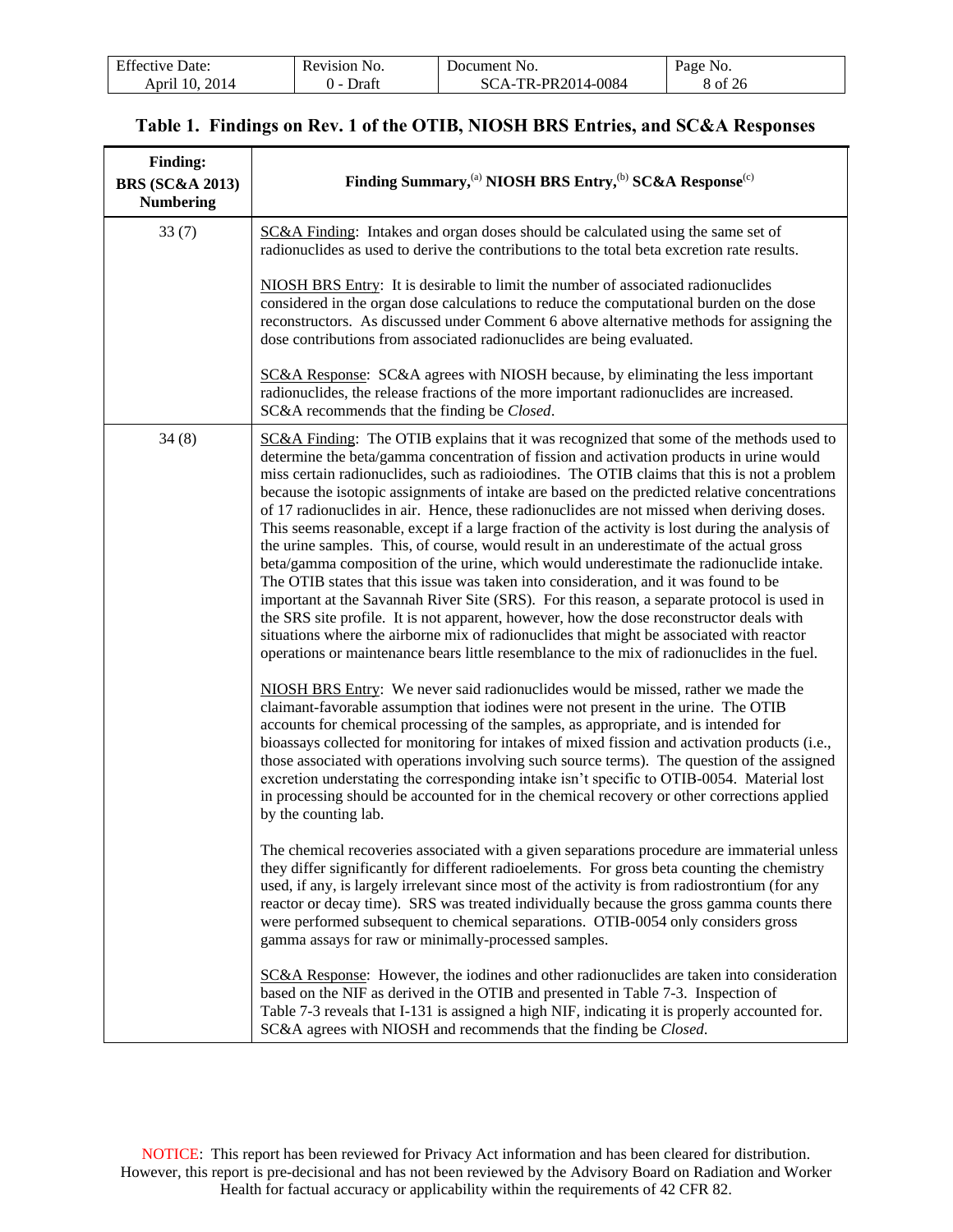| <b>Effective Date:</b>    | No.<br>Revision | NO.<br>Jocument              | Page No. |
|---------------------------|-----------------|------------------------------|----------|
| 2014<br>$10^{-}$<br>April | Draf            | TR-PR2014-0084<br>$\Delta$ - | 9 of 26  |

| <b>Finding:</b><br><b>BRS (SC&amp;A 2013)</b><br><b>Numbering</b> | Finding Summary, (a) NIOSH BRS Entry, (b) SC&A Response <sup>(c)</sup>                                                                                                                                                                                                                                                                                                                                                                                                                                                                                                                                                                                                                                                                                                                                                                                                                                                                                                                                                                                                                                                                                                                                                                                                                                                                                                                                                                                                                                                                                                                                                                                                                                                                                                                                                                                                                                                                              |
|-------------------------------------------------------------------|-----------------------------------------------------------------------------------------------------------------------------------------------------------------------------------------------------------------------------------------------------------------------------------------------------------------------------------------------------------------------------------------------------------------------------------------------------------------------------------------------------------------------------------------------------------------------------------------------------------------------------------------------------------------------------------------------------------------------------------------------------------------------------------------------------------------------------------------------------------------------------------------------------------------------------------------------------------------------------------------------------------------------------------------------------------------------------------------------------------------------------------------------------------------------------------------------------------------------------------------------------------------------------------------------------------------------------------------------------------------------------------------------------------------------------------------------------------------------------------------------------------------------------------------------------------------------------------------------------------------------------------------------------------------------------------------------------------------------------------------------------------------------------------------------------------------------------------------------------------------------------------------------------------------------------------------------------|
| 35(9)                                                             | SC&A Finding: The current OTIB workbook (Workbook 1.01) needs to be revised to<br>match the current version of OTIB-0054 (Rev. 1), and then re-evaluated.                                                                                                                                                                                                                                                                                                                                                                                                                                                                                                                                                                                                                                                                                                                                                                                                                                                                                                                                                                                                                                                                                                                                                                                                                                                                                                                                                                                                                                                                                                                                                                                                                                                                                                                                                                                           |
|                                                                   | NIOSH BRS Entry: A revised tool was released for dose reconstructions on November 22,<br>2013.                                                                                                                                                                                                                                                                                                                                                                                                                                                                                                                                                                                                                                                                                                                                                                                                                                                                                                                                                                                                                                                                                                                                                                                                                                                                                                                                                                                                                                                                                                                                                                                                                                                                                                                                                                                                                                                      |
|                                                                   | SC&A Response: OTIB-0054 Workbook 1.2.0 correctly derives the intake values (except<br>for Pm-147 for ATR-2 and ATR-3) when using Sr-90 or Cs-137 as the indicating<br>radionuclide when used in conjunction with the Urine Activity Fraction function. However,<br>the workbook appears to skip the step necessary to apply the activity ratio value (i.e., the<br>fraction of the total measured activity that is due to Sr-90 or Cs-137) from Tables 7-4a or<br>7-4b in all other cases, resulting in the intake values being substantially too large. This<br>program error will produce intake values that are too large in the output of the Workbook<br>when using gross air concentration in all cases, and also when using urine data if the Urine<br>Activity Fraction is not selected. Additionally, the current version of the Workbook<br>(Ver. 1.2.0) needs updating to incorporate the Pm-147 values for ATR-2 and ATR-3 listed<br>in Tables 7-3b and 7-3c of Rev. 2 of the OTIB. Hence, SC&A recommends that this finding<br>remain In Progress.                                                                                                                                                                                                                                                                                                                                                                                                                                                                                                                                                                                                                                                                                                                                                                                                                                                                                    |
| 36(10)                                                            | SC&A Finding: Our primary concern with this OTIB is that although NIOSH developed a<br>protocol that simplifies and likely overestimates the radionuclide intakes for individual<br>workers, the protocol seems to be somewhat arbitrary when applied to a particular worker.<br>In the process of developing the protocol, indicator radionuclides are used to derive intake<br>values of the dosimetrically significant radionuclides that do not necessarily relate to the<br>real intakes and excretion rates for any given worker. NIOSH does not show the degree<br>of realism or conservatism built into the dose reconstruction for a given worker due to the<br>scenario that was assumed by all other assumptions taken to derive the values in the tables<br>presented in Section 7. The methods described in the OTIB will provide intakes and doses<br>not necessarily correlated with the real ones. The differences between the intakes provided<br>through the use of the document and the real ones are unknown and depend heavily on the<br>scenario (periods of fuel irradiation and decay), the reactor type, and detection methods. It<br>could be argued that as long as the protocol is scientifically valid and claimant favorable for<br>a given worker, the approach is consistent with the letter and intent of the rule. However,<br>we can envision a situation where two workers are assigned a dose using the OTIB, where in<br>one case, the protocol is extremely claimant favorable and the worker is compensated, and<br>in the other case, the protocol is less claimant favorable and the claim is denied. The OTIB<br>would benefit from a discussion of this particular concern.<br>NIOSH BRS Entry: The goal was to develop a process that had little chance of<br>underestimating a worker's dose. It was never intended to be precise. Additional discussion<br>of that point can be added, as requested. |
| $N_{\alpha \tau \alpha \sigma}$                                   | SC&A Response: SC&A accepts that the basic approach used in the OTIB is claimant<br>favorable, with due consideration of the question raised under Finding 31 (5), but believes<br>that more discussion of the overall claimant-favorability of the strategy employed in the<br>OTIB is warranted. Hence, SC&A recommends that this finding remain In Progress.                                                                                                                                                                                                                                                                                                                                                                                                                                                                                                                                                                                                                                                                                                                                                                                                                                                                                                                                                                                                                                                                                                                                                                                                                                                                                                                                                                                                                                                                                                                                                                                     |

**Notes** 

(a) SC&A 2013

(c) See Section 1.0 of this report for elaboration

<sup>(</sup>b) NIOSH BRS entries of February 4, 2014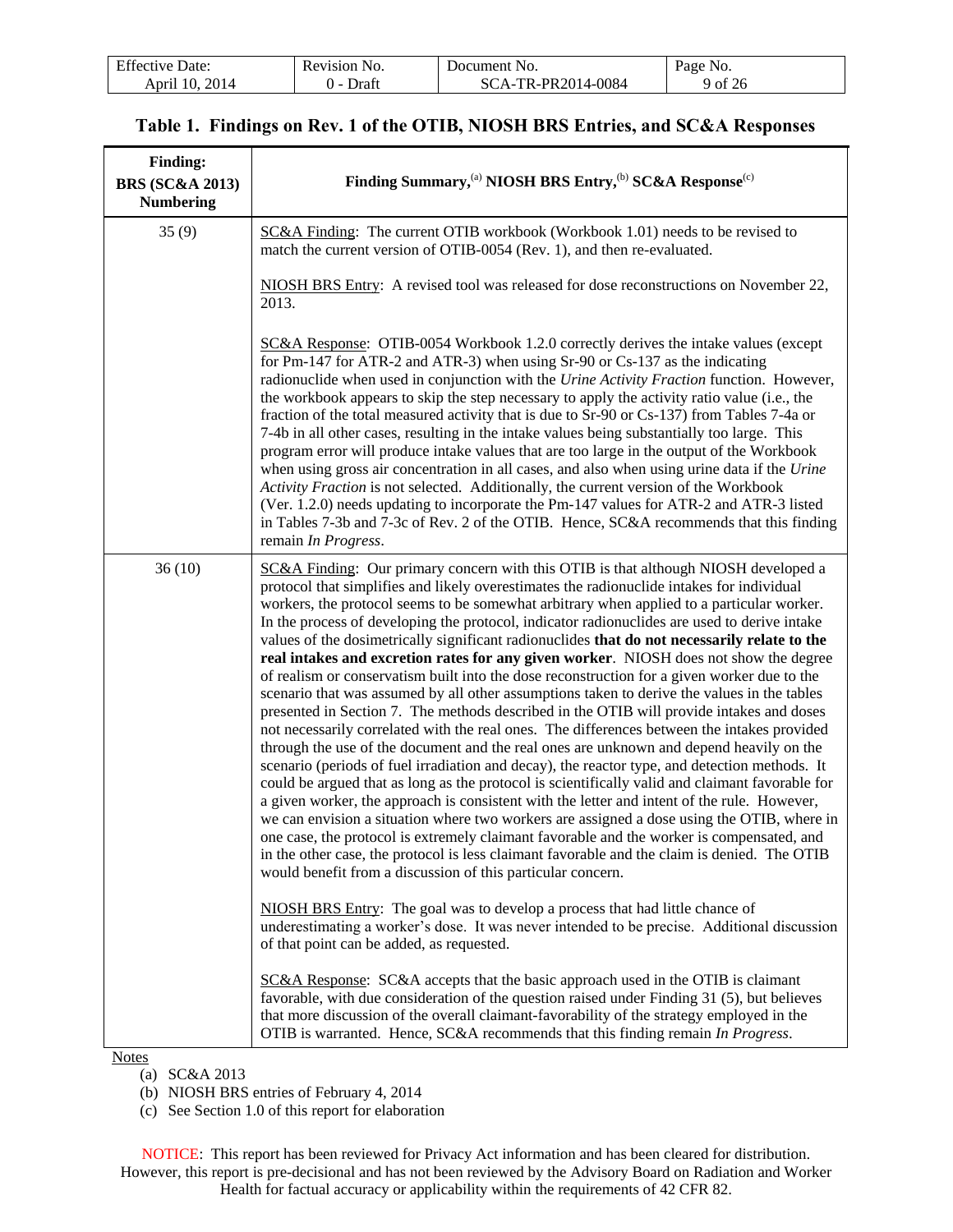| $\Gamma$ $\alpha$<br>Date:<br>Effective I | Revision.<br>NO. | NO.<br>Jocument     | Page<br>N <sub>O</sub> . |
|-------------------------------------------|------------------|---------------------|--------------------------|
| 2014<br>$10^{-}$<br>April                 | - Jraft          | -PR2014-0084<br>TD. | 10 of 26                 |

# <span id="page-9-0"></span>**1.0 EVALUATION OF NIOSH RESPONSES TO SC&A 2013 FINDINGS**

NIOSH responded to SC&A's 10 findings of SC&A 2013 via the BRS entries of February 4, 2014. The following subsections present SC&A's subsequent re-evaluation of the issues.

#### <span id="page-9-1"></span>**1.1 FINDINGS 27–30 (1–4)**

These findings are all concerned with reactor modeling issues that SC&A identified in Section 5 of the OTIB. NIOSH indicated in its February 4, 2014, BRS entries that it is preparing a reactor modeling report that will respond to these findings in detail. SC&A will review that report when it is available and recommends that the status of Findings 27–30 (1–4) remain In Progress pending that review.

#### <span id="page-9-2"></span>**1.2 FINDING 31 (5)**

This finding concerns whether it is more appropriate when selecting release fractions for exposures to airborne radionuclides associated with reactor operations to start with the fuel inventory, as in the OTIB, or to start with the gas gap radionuclide inventory, as SC&A suggests. In order to investigate this issue and to identify any further, related concerns, SC&A went through the first example problem of the OTIB (Attachment H) by hand.

Table H-1 presents the results of the first step in an example analysis, indicating that, based upon actual gross beta bioassay results, ranging from 17 to 57 pCi/24 hours, the Sr-90 excretion rate ranged from 8 to 28.8 pCi/24 hours for 8 urine samples collected from July 23, 1964, to November 2, 1966. The conversion factor used to go from gross beta excretion rates to Sr-90 excretion rates is 0.471, taken from Table 7-2. That conversion factor is the urine activity fraction that is applied to Sr-90 for samples of urine collected from a worker, and is based on the following assumptions: (1) ATR-1 reactor fuel; (2) the worker was associated with waste management operations; (3) the decay time for the isotopes was one year (i.e., the time period the radionuclides decayed after removal from the reactor), and (4) the urine samples underwent major chemical processing to maximize the capture of Sr-90 and eliminate other important beta emitters, such as K-40, from the sample. Without actually performing the ORIGEN (Croff 1980) runs for the reference ATR-1 reactor, determining what the activity might be in waste streams, and then going through the radiochemistry associated with urine analysis, we found that the results appear to be reasonable if not bounding.

Using standard IMBA techniques, the estimated excretion rate for Sr-90 is used to estimate the intake rates for Sr-90 during the time period the samples were collected. It was assumed that the intake was for Type F uranium and the IMBA program derived an intake value of 76 pCi/day was obtained for the time period of January 28, 1960 through January 25, 1971. We accept this intake result on face value and agrees that Type F is the appropriate clearance category.

Given the derived Sr-90 intake rate, the intake rates of other potentially important radionuclides were derived using the ratios for one-year-old ATR-1 material provided in Table H-2, which, in turn, are based on Table 7-3a of the OTIB. This is a key step in the analysis that must be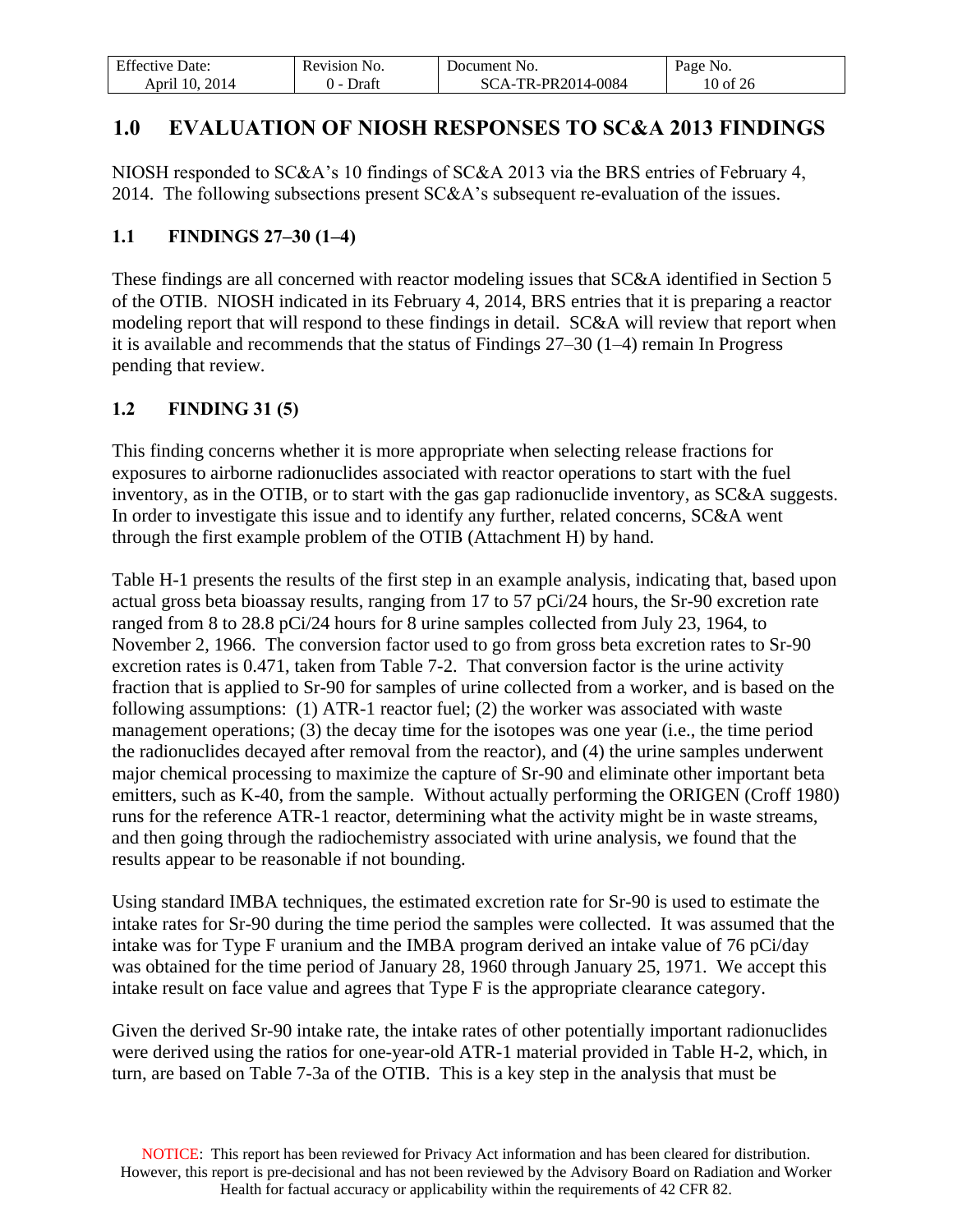| <b>Effective Date:</b> | Revision No. | Document No.       | Page No.  |
|------------------------|--------------|--------------------|-----------|
| 2014<br>April 10.      | Draft        | SCA-TR-PR2014-0084 | of<br>-2t |

understood, as the process to derive the activity fractions in Tables 7-2 and 7-3a is quite complex. Accordingly, SC&A went through the process described in the OTIB in some detail.

The starting point of the investigation is Section 6.0, "Determination of Intake Fractions and the Dosimetrically Significant Radionuclides." For the purpose of this portion of the review, SC&A accepts the radionuclide mix of the ATR-1 fuel as derived using ORIGEN-S and the associated parameters delineated in Table 5-2, and also the decay times for the steps in the fuel cycle delineated in Table 5-3.

*It is appropriate to note that in revisiting the OTIB, we now agree with NIOSH's response to our Finding 6 (BRS Finding 32). SC&A was incorrect in assuming that the effective dose was used for screening. NIOSH, also stated that it is using the committed organ doses for screening, which we believe is a scientifically sound screening strategy.*

As explained in Section 6.1 of the OTIB, starting with the decayed radionuclide inventory data, derivation of the intake fractions begins by adding up the activity of the full list of radionuclides, and then removing the activity of certain radionuclides. The grounds for removal include shortlived radionuclides, noble gases, and radionuclides without dose conversion factors (DCFs) for committed organ dose, including those radionuclides that are inexorably associated with a relatively long-lived parent (e.g., Ba-137m). SC&A concurs with this screening step.

Given the revised list of radionuclides, each radionuclide is assigned a Normalized Intake Fraction (NIF) by:

- Multiplying each radionuclide available fuel activity (e.g., 10 Ci) by its release fraction (e.g., 0.01). This represents how much (e.g., 0.10 Ci) of a given radionuclide is available for intake.
- Summing up all the activities (e.g., total curies) available for intake (e.g.,  $0.1 \text{ Ci} + ...$ ) and then dividing the individual available activity (e.g., 0.1 Ci) of a radionuclide by the total number of curies to obtain the NIF for each radionuclide.

This provides radionuclide ratios that can be used to assign intakes from all the radionuclides of interest if the intake of one of the radionuclides is known; i.e., by urine bioassay as listed in Tables 7-3a-i.

This strategy for creating a selected list of normalized release fractions is scientifically sound and the use of conservative release fractions of nonvolatile components (i.e., 0.01 instead of 0.001) would not impact the derivation of Tables 7-3a-i. However, looking at the last few paragraphs of Section 6.1 of the OTIB, we are not sure that using a conservative release fraction for some radionuclides would not negatively impact the relative weight of other radionuclides when deriving Tables 7-1a, 7-1b, and 7-2. For example, would not using a larger than normal release fraction for one radionuclide diminish the projected Sr-90 activity in a urine sample in Table 7-1a?

On face value, the use of 0.01 for all non-radioiodines seems to be claimant favorable, because many of those radionuclides actually have much lower volatility fractions on the order of 0.001. However, after applying these volatility fractions to the list of radionuclides, a new list of the activities of radionuclides is generated, where the activity of low volatility radionuclides, such as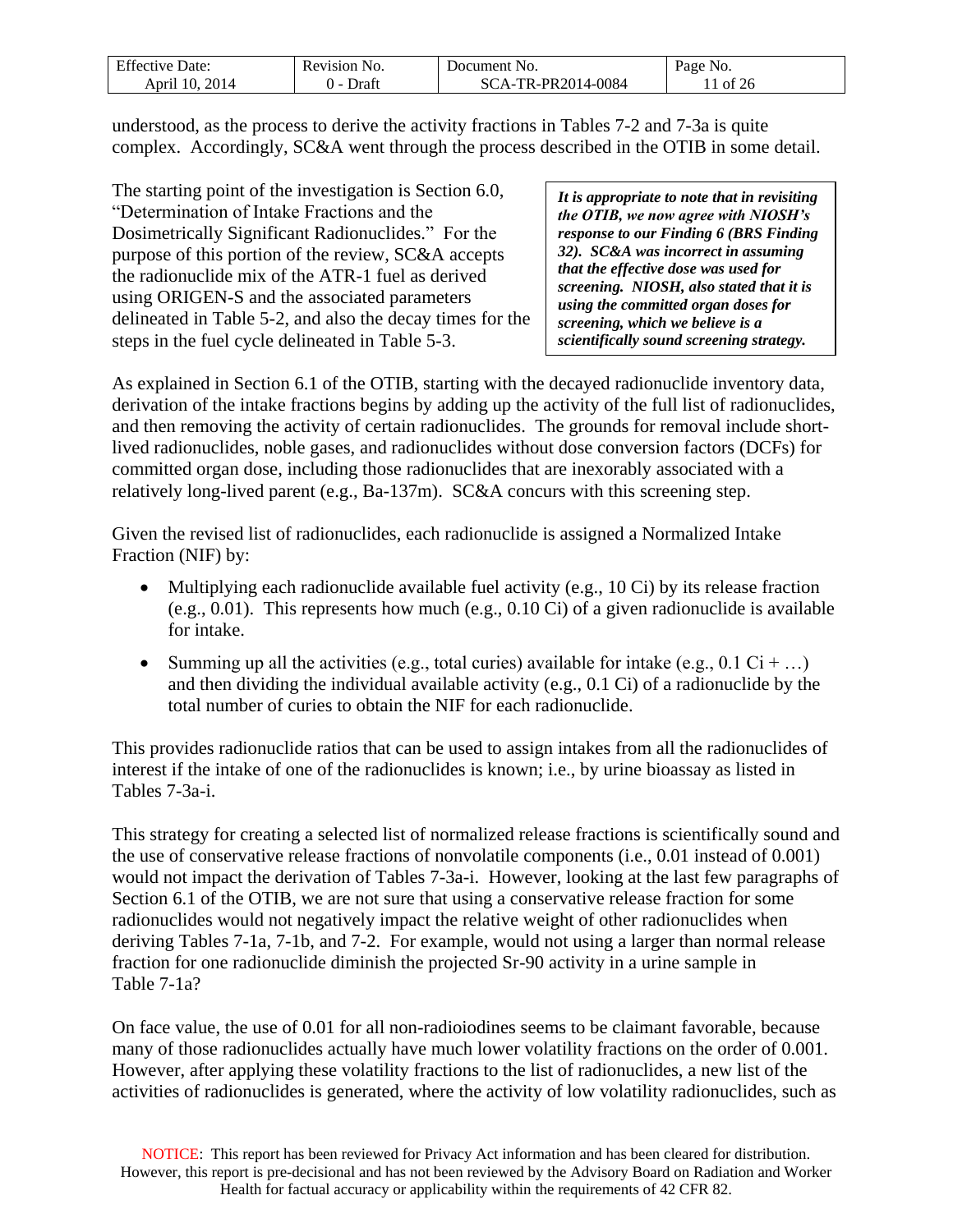| $\Gamma$ $\alpha$<br>Date:<br>Effective | evision!<br>NO. | Document<br>N <sub>O</sub> | age No.          |
|-----------------------------------------|-----------------|----------------------------|------------------|
| 2014<br>10<br>April                     | Jraf<br>. .     | -PR2014-0084<br>נוי        | $\%$ of 2 $\cup$ |

Co or Fe, are then overestimated because their volatility fractions are more likely to be 0.001. If SC&A understands the process correctly, overestimating the volatility factors for some radionuclides results in understating the relative contribution of the more volatile radionuclides that are assumed to comprise the gross beta activity in the urine, which, depending on the organ of concern, might not be claimant favorable.

In summary, SC&A (1) agrees with NIOSH's response with regard to preference of using reactor fuel radionuclide inventory rather than gas gap inventory as a starting point; (2) however, not knowing the organ of concern, SC&A questions whether the Normalized Intake Fractions (NIFs), as used to derive radionuclide intakes based on gross beta analysis of urine, will always result in a claimant-favorable outcome, and recommends that this finding remain In Progress pending an elaboration by NIOSH.

# <span id="page-11-0"></span>**1.3 FINDING 32 (6)**

This SC&A comment expressed concern that part of the screening process for eliminating inconsequential radionuclides for explicit consideration was the use of effective DCFs. As noted in the boxed comment in the Section 1.2 discussion of Finding 31 (5), NIOSH explained and the OTIB makes it clear that committed organ DCFs were used as part of the screening process. SC&A agrees with NIOSH and recommends this finding be Closed.

# <span id="page-11-1"></span>**1.4 FINDING 33 (7)**

This SC&A finding expressed concern that by screening out so many radionuclides, the reconstructed doses will be underestimated. NIOSH explained that, as part of the normalization process, by screening out the radionuclides that contribute very little to any of the organ doses, more weight is given to those radionuclides that could contribute significantly to any organ doses, and, therefore, is claimant favorable. SC&A agrees with this comment, because by eliminating the less important radionuclides, the release fractions of the more important radionuclides are increased. SC&A recommends this finding be Closed.

# <span id="page-11-2"></span>**1.5 FINDING 34 (8)**

This SC&A finding expressed concern that the methods used to quantify the gross beta activity in urine would remove the radioiodines from the urine sample and underestimate the gross beta activity. NIOSH's BRS response to this issue states that radioiodines, and perhaps other radionuclides as well, might not be counted in a gross beta analysis of urine. However, the iodines and other radionuclides are taken into consideration based on the NIF as derived in the OTIB and presented in Table 7-3. Inspection of Table 7-3 reveals that I-131 is assigned a high NIF, indicating it is properly accounted for. SC&A therefore agrees with NIOSH's response and recommends this finding be Closed.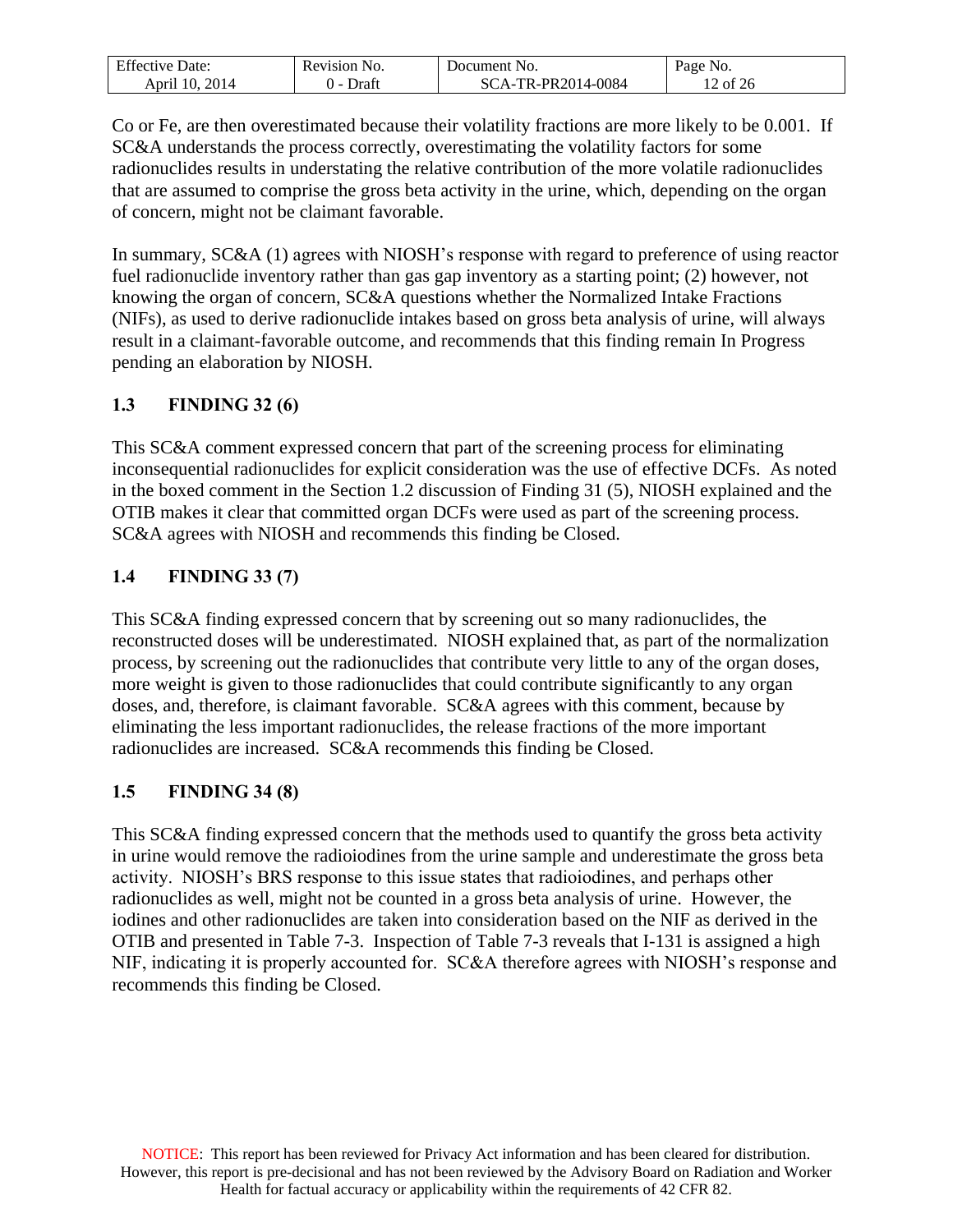| $F^{\alpha}$<br>Date:<br>Effective | Revision<br>NO. | Document :<br>INO.       | Page<br>NO.  |
|------------------------------------|-----------------|--------------------------|--------------|
| 2014<br>10<br>April                | Draft           | TR-PR2014-0084<br>`A - I | of 26<br>LJ. |

#### <span id="page-12-0"></span>**1.6 FINDING 35 (9)**

#### <span id="page-12-1"></span>**1.6.1 Introduction**

SC&A evaluated the OTIB-0054 Workbook 1.2.0 in conjunction with the current Rev. 2 version of the OTIB.<sup>1</sup> The sequence of the release of the OTIB and its related Workbook is as follows:

- $\bullet$  5/11/2007, OTIB-0054, Rev. 0
- 10/09/2007, OTIB-0054 Workbook, Ver. 1.01
- $\bullet$  11/19/2007, OTIB-0054, Rev. 0 PC-1
- $\bullet$  6/13/2013, OTIB-0054, Rev. 1
- $\bullet$  11/21/2013, OTIB-0054 Workbook, Ver. 1.2.0 current version
- $\bullet$  3/06/2014, OTIB-0054, Rev. 2 current version

To evaluate the current OTIB-0054 Workbook Ver. 1.2.0 (referred to as the Workbook), SC&A analyzed the three examples provided in Attachment H of the OTIB to verify the methodology and compatibility of the examples with the text and tables of the OTIB. SC&A then ran the intake calculations for these three examples using the Workbook. An example of the data input screen for the Workbook is shown in Figure 1.



**Figure 1. Example of OTIB-0054 Workbook Ver. 1.2.0 Data Input Screen**

#### <span id="page-12-2"></span>**1.6.2 Operation of Workbook 1.2.0**

#### **Inputs**

 $\overline{a}$ 

The input screen and operation of Workbook Ver. 1.2.0 is different than the older Ver. 1.01. Workbook Ver. 1.2.0 is located in the DR Tools folder and can only be accessed through the use of the DR Tools unique password. To illustrate the use of the newer version, a summary of its inputs and operations will be provided:

<sup>&</sup>lt;sup>1</sup> SC&A reviewed Rev. 2 rather than Rev. 1 of the OTIB in this section; see Note section preceding the Executive Summary of this report.

NOTICE: This report has been reviewed for Privacy Act information and has been cleared for distribution. However, this report is pre-decisional and has not been reviewed by the Advisory Board on Radiation and Worker Health for factual accuracy or applicability within the requirements of 42 CFR 82.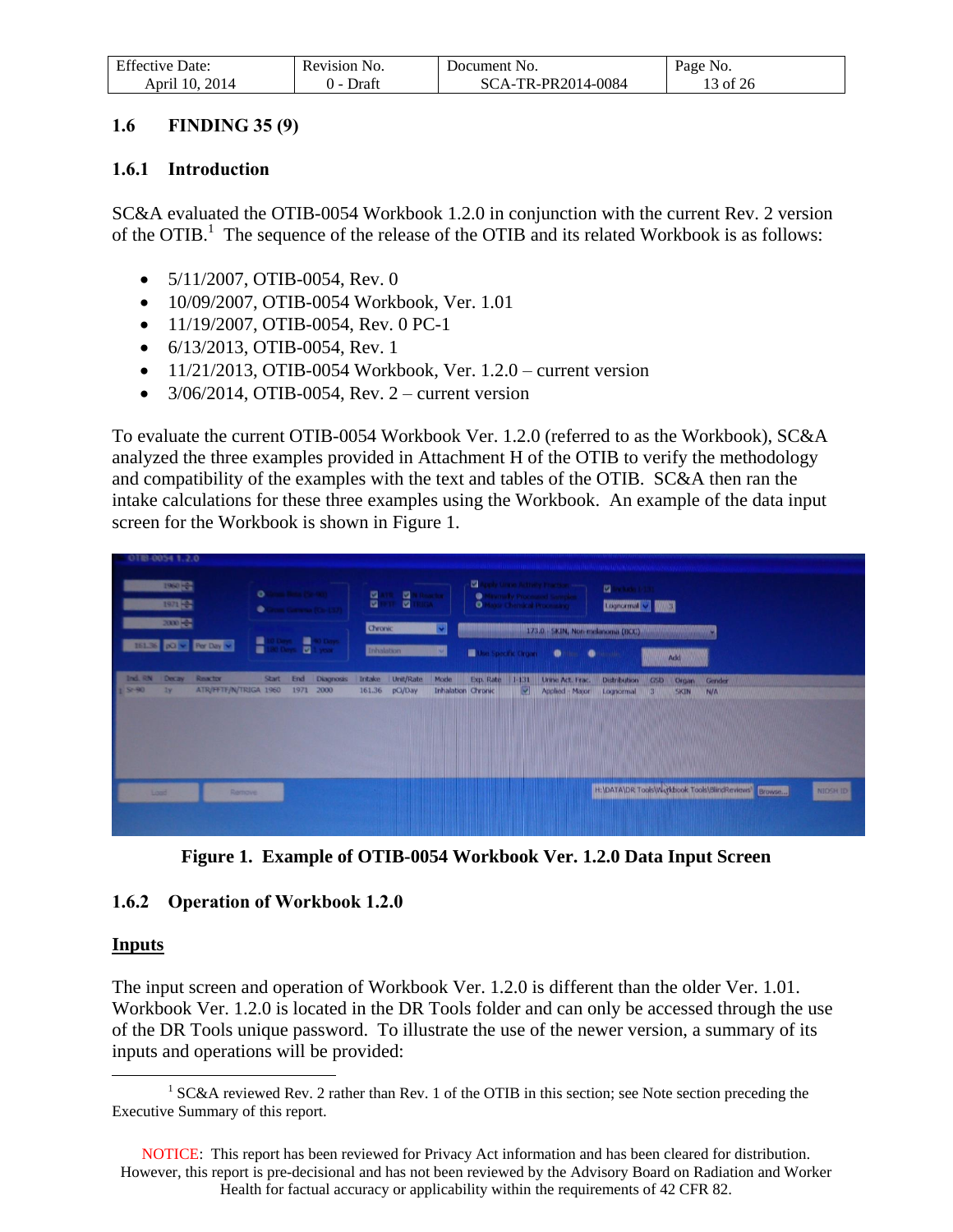| Effective Date:   | Revision No.    | Document No.       | Page No. |
|-------------------|-----------------|--------------------|----------|
| 2014<br>April 10. | Draft<br>$\sim$ | SCA-TR-PR2014-0084 | 14 of 26 |

- As the copy of the screen above indicates, you are required to enter the exposure start year, the end year, and the year the cancer was diagnosed.
- Select if it is based on a Sr-90 beta or Cs-137 gamma as the indicator.
- Enter the intake value of the gross beta or gamma indicator (in any of the units provided).
- Select the decay time.
- $\bullet$  Select the reactor group type(s).
- Select chronic or acute exposure.
- Select the amount of urine sample processing.
- Check if you want to include I-131 intakes.
- Select the ICD cancer code.
- Select the distribution function.
- Enter the case number.
- Select the location where the results will be saved

After these items are entered, you click on *ADD*. If you want to change any of these inputs, you must highlight the entire line, click *REMOVE*, and then start over.

Once you are satisfied that the entries are correct, you click on *Get Results*.

#### **Computations**

When the *Get Results* button is activated, the program goes through all the reactor types for the reactor group(s) you selected (ATR1, ATR2, ATR3, FFTF1, FFTF2, N1, N2, TRIGA1, TRIGA2), up to nine total. It then provides the output in the form of three Excel spreadsheets.

#### **Output**

The results are provided in three Excel spreadsheets, labeled *IREP, Summary*, and *Detail 1*. A brief summary of these outputs is as follows:

*IREP* – This spreadsheet lists the standard IREP table data and annual doses from the reactor that provides for the largest dose for the organ of concern. It also provides the type of reactor, (e.g., ATR-2) that produced the largest dose. An Example of the *IREP* spreadsheet is provided in Appendix A of this section.

*Summary* **–** This spreadsheet provides a summary of the input parameters used and the top reactor types that produced the largest doses for the organ of interest, along with the total dose derived for each of the reactor types. An Example of the *Summary* spreadsheet is provided in Appendix B of this section.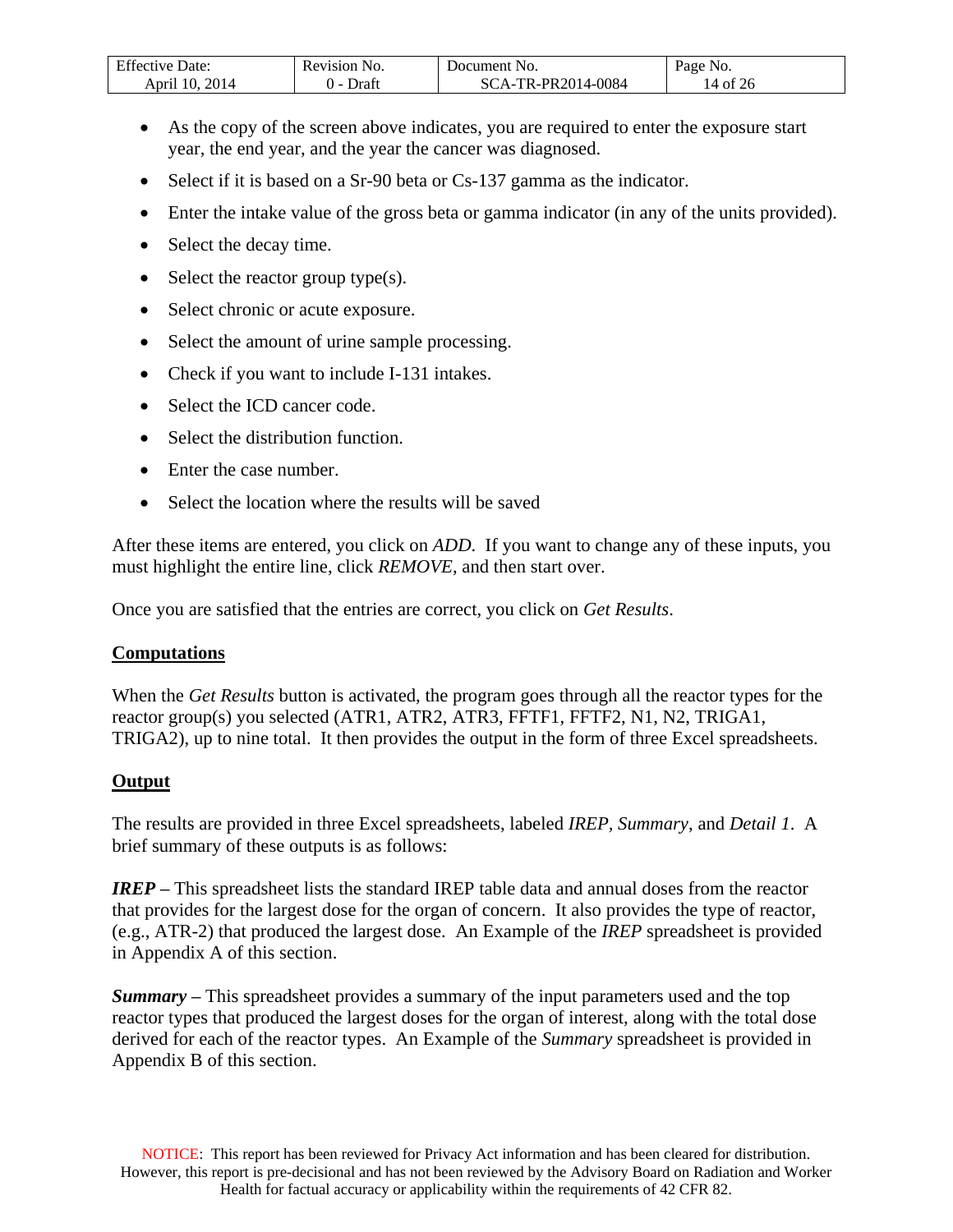| <b>Effective Date:</b> | Revision No. | Document No.      | Page No. |
|------------------------|--------------|-------------------|----------|
| 2014<br>April 10.      | Draf<br>.    | CA-TR-PR2014-0084 | 15 of 26 |

*Detail 1* **–** This spreadsheet provides the details for each radionuclide intake used in deriving the dose, along with a summary of the input parameters, the reactor type that produced the largest dose, solubility type, and annual doses. Note that the output results for the intake values are always converted to Bq/year regardless of the units used in the input; this cannot be changed. SC&A found that the wording in Column I of this spreadsheet does not appear to be applicable to this version; i.e., it states:

*One column for every year Exposed, one row for every year of Latency Data in columns C to CE is equal to Data in column CF times the Intake (in Bq) for that year (row 89)* 

However, there is no data Column CF, and the data in Row 89 is only for one of the many radionuclides analyzed. Apparently, this is a carryover from the older version of the workbook because it appears in that version and is only applicable there. An Example of the *Detail 1* spreadsheet is provided in Appendix C of this section.

#### <span id="page-14-0"></span>**1.6.3 SC&A's Evaluation**

There are an enormous number of possible combinations of reactor types, decay times, sample processing, radionuclide indicators, and applicable radionuclides to test in this Workbook and compare them to values in OTIB-0054 (i.e., Tables 7-1a-b, 7-2, 7-3a-i, 7-4a-b). Therefore, SC&A found that an efficient way to evaluate the Workbook was to run it for the three examples of Attachment H of the OTIB and compare the details of the results from the Workbook to those hand-calculated and/or listed in the OTIB. This is summarized in the following examples.

#### **Example #1**

This example involved an intake period of [**redacted**] using gross beta urinalysis for a [**redacted**] worker; therefore, according to Table 5-3, a 1-year decay would be used. The bioassay urinalysis gross beta results listed in Table H-1 were used to derive a chronic intake of 161.36 pCi/d using the IMBA program (this corresponds to 76.0 pCi/d for ATR-1 as illustrated on page 67 of the OTIB, but the Workbook requires a gross beta input, which is 161.36 pCi/d, not the Sr-90 intake value of 76.0 pCi/d). Major processing of the bioassay samples was indicated; therefore, this would be selected during the input phase (corresponding to using Table 7-2 of the OTIB).

Entering these parameters into the Workbook provided the resulting three spreadsheets as previously described. The outputs of these spreadsheets were evaluated and compared to the results listed in the OTIB. SC&A condensed the output from the *Detail 1* spreadsheet and compared it to the values in Table H-2 of the OTIB, as illustrated in Table 2.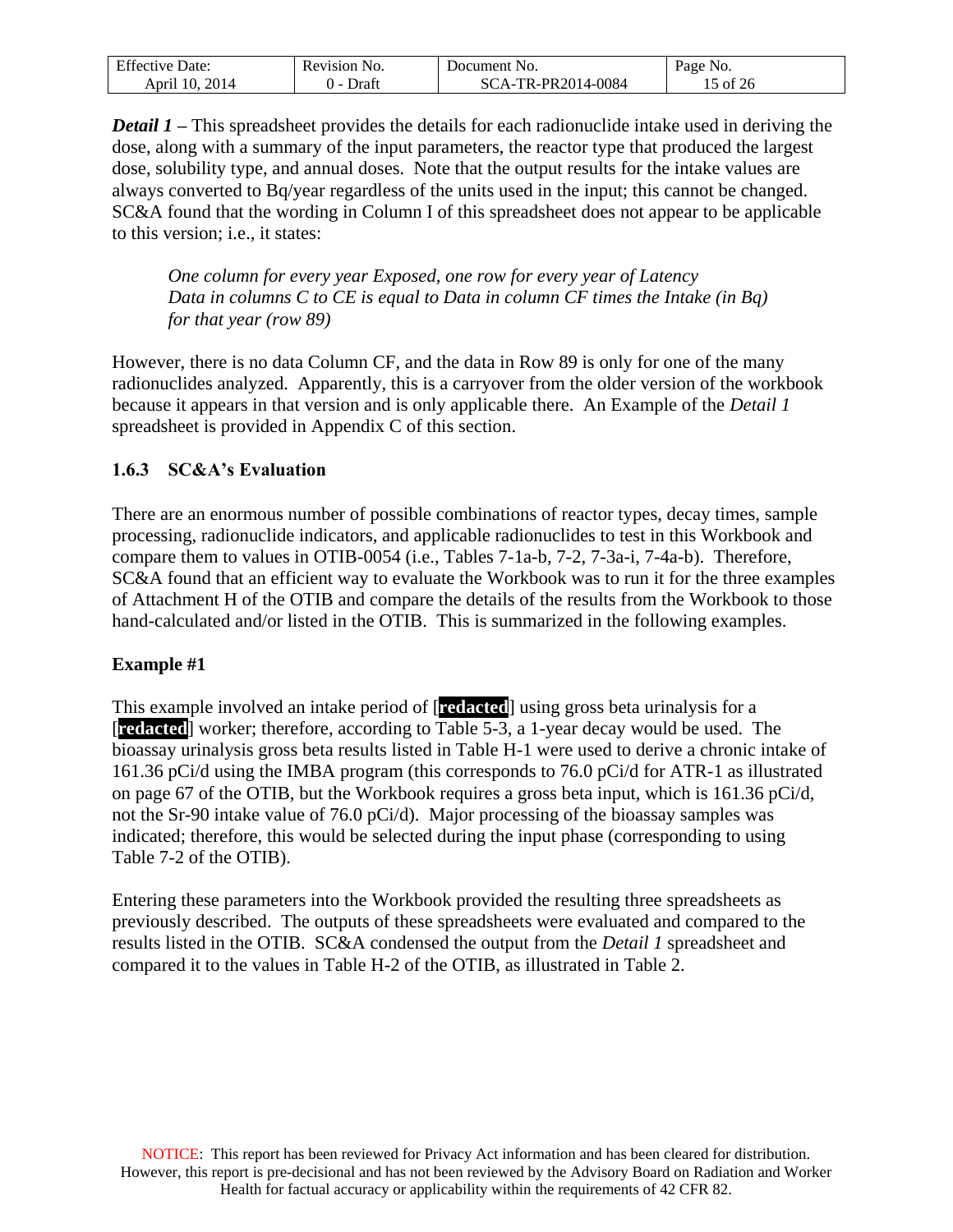| Date <sup>-</sup> | N <sub>O</sub> | Jocument                                       | No.         |
|-------------------|----------------|------------------------------------------------|-------------|
| Effective I       | 'evision       | - No.                                          | 'age        |
| 2014<br>April     | )rai           | $-PR2014-0084$<br>TD.<br>$^{\circ}$ $\Delta$ - | .6 of<br>26 |

<span id="page-15-0"></span>

| <b>Isotope</b>           | Workbook<br>Solu. & Intake (Bq/Yr) | Workbook<br>pCi/day    | <b>OTIB-54</b><br>Table H-2<br>pCi/day | (WorkBk)<br>(Table H-2) |
|--------------------------|------------------------------------|------------------------|----------------------------------------|-------------------------|
| Ce-141                   | Max(M)                             |                        |                                        |                         |
|                          | $4.66E + 01$                       | $3.45E + 00$           | $3.45E + 00$                           | 1.00                    |
| Ce-144                   | Max(M)                             |                        |                                        |                         |
|                          | $1.28E + 04$                       | $9.50E + 02$           | $9.58E + 02$                           | 0.99                    |
| $Co-60$                  | Max(S)                             |                        |                                        |                         |
|                          | 1.90E-01                           | 1.41E-02               | 1.41E-02                               | 1.00                    |
| $Cs-134$                 | $\mathbf{F}$                       |                        |                                        |                         |
|                          | $5.67E + 02$                       | $4.20E + 01$           | $4.20E + 01$                           | 1.00                    |
| $Cs-137$                 | F                                  |                        |                                        |                         |
|                          | $1.04E + 03$                       | $7.68E + 01$           | $7.68E + 01$                           | 1.00                    |
| Eu-154                   | M                                  |                        |                                        |                         |
|                          | 2.29E+01                           | $1.69E + 00$           | $1.69E + 00$                           | 1.00                    |
| $I-131$                  | $\mathbf F$                        |                        |                                        |                         |
|                          | 6.50E-08                           | 4.81E-09               | 4.81E-09                               | 1.00                    |
| <b>Nb-95</b>             | Max(M)                             |                        |                                        |                         |
|                          | 4.19E+03                           | $3.10E + 02$           | $3.10E + 02$                           | 1.00                    |
| Pm-147                   | Max(M)                             |                        |                                        |                         |
|                          | $2.49E + 03$                       | $1.84E + 02$           | $1.84E + 02$                           | 1.00                    |
| Pr-143                   | Max(M)                             |                        |                                        |                         |
|                          | 1.07E-03                           | 7.90E-05               | 7.90E-05                               | 1.00                    |
| <b>Ru-103</b>            | Max(F)                             |                        |                                        |                         |
|                          | $8.97E + 01$                       | $6.63E + 00$           | $6.63E + 00$                           | 1.00                    |
| <b>Ru-106</b>            | Max(F)                             |                        |                                        |                         |
|                          | $9.42E + 02$                       | $6.97E + 01$           | $6.97E + 01$                           | 1.00                    |
| <b>Sr-89</b>             | $\mathbf{F}$                       |                        |                                        |                         |
|                          | 5.44E+02                           | $4.02E + 01$           | $4.02E + 01$                           | 1.00                    |
| <b>Sr-90</b>             | $\mathbf F$                        |                        |                                        |                         |
|                          | $1.03E + 03$                       | $7.60E + 01$           | $7.60E + 01$                           | 1.00                    |
| $Y-90$                   | Max(M)                             |                        |                                        |                         |
|                          | $1.03E + 03$                       | $7.60E + 01$           | $7.60E + 01$                           | 1.00                    |
| $Y-91$                   | Max(M)                             |                        |                                        |                         |
|                          | $1.26E + 03$                       | 9.35E+01               | 9.35E+01                               | 1.00                    |
| $Zr-95$                  | Max(F)                             |                        |                                        |                         |
|                          | $1.95E + 03$                       | $1.44E + 02$           | $1.44E + 02$                           | 1.00                    |
|                          | <b>Total:</b>                      | $2.07E+03$             | $2.08E + 03$                           | 1.00                    |
|                          |                                    |                        |                                        |                         |
| <b>Input Parameters:</b> | ATR-1                              | Sr-90 indictor         | 1 year decay                           |                         |
|                          |                                    | Input = $161.36$ pCi/d | Gross beta                             |                         |
|                          |                                    |                        | Major sample proc.                     |                         |

### **Table 2. Comparison of Workbook Results to OTIB-0054 for Example #1**

As can be seen from this comparison, the Workbook duplicated the values in OTIB-0054 for Example #1 within rounding errors.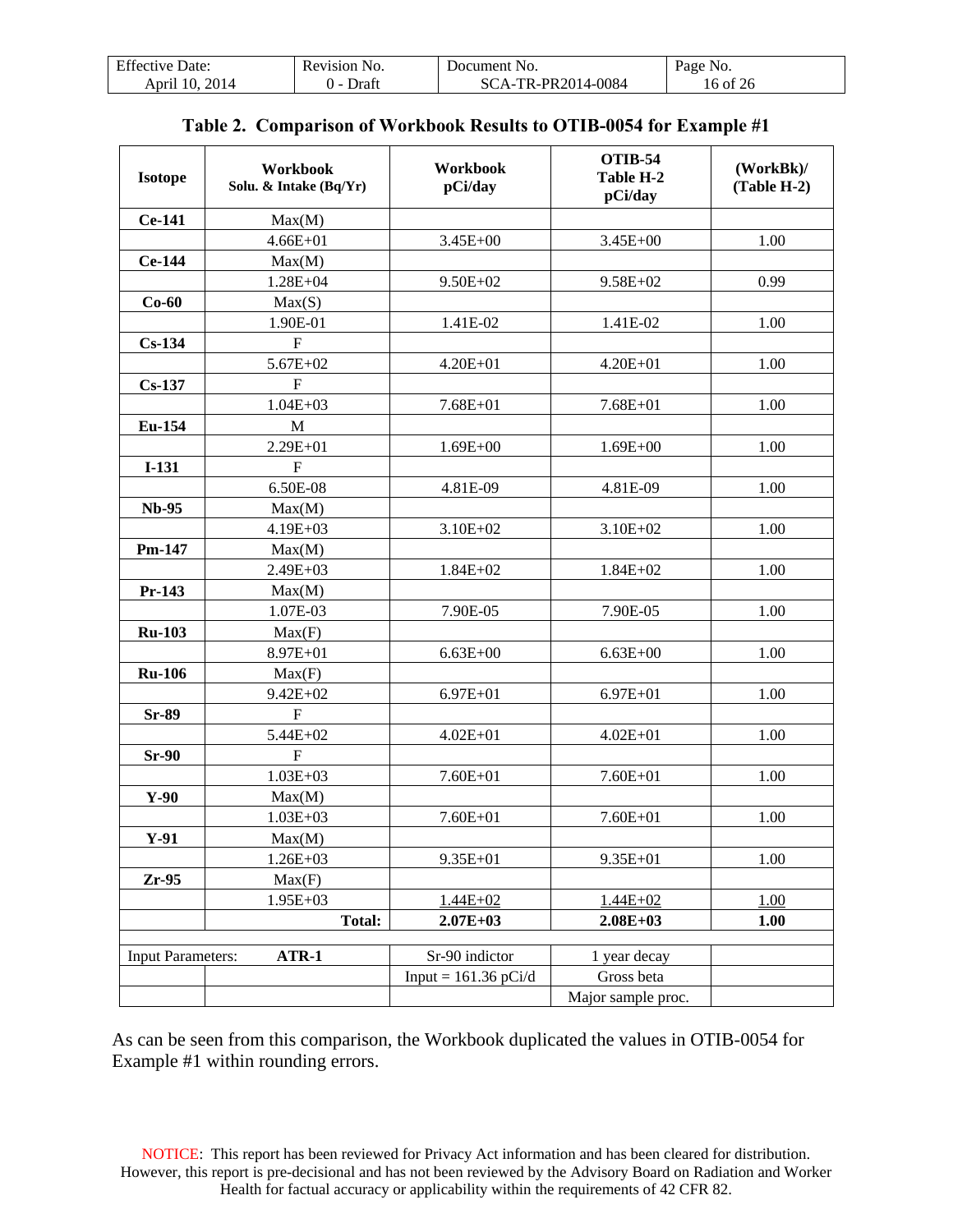| <b>Effective Date:</b> | Revision No. | Document No.                       | Page No. |
|------------------------|--------------|------------------------------------|----------|
| 2014<br>10<br>April    | Draf         | $-TR-PR2014-0084$<br>SC<br>$A_{-}$ | of 26    |

# **Example #2**

This example involved an intake period of [**redacted**] using gross beta urinalysis for a [**redacted**] worker; therefore, according to Table 5-3, a 10-day decay would be used. The bioassay urinalysis gross beta results listed in Table H-3 were used to derive a chronic intake of 164.0 pCi/d using the IMBA program (this corresponds to 164.0 pCi/d  $\times$  2.14E-2 = 3.51 pCi/d for ATR-1, as illustrated on page 69 of the OTIB, but the Workbook requires a gross beta input, not the Sr-90 intake value). Minor processing of the bioassay samples was indicated; therefore, this would be selected during the input phase (corresponding to using Table 7-1a of OTIB-0054).

Entering these parameters into the Workbook provided the resulting three spreadsheets as previously described. Since the Workbook provides the details of the intakes for the reactor (in this case ATR-2) that produces the largest dose to the organ of interest, these intakes were adjusted to those for ATR-1 for comparison to the values in Table H-4 (which is an illustration of the intake values for ATR-1). SC&A converted the ATR-2 intake value results from the Workbook to ATR-1 intake values by multiplying the intake values for ATR-2 by the ATR-1 activity fraction from Table 7-3a, then dividing by the ATR-2 activity fraction from Table 7-3b, and then multiplying this result by the ATR-1 Sr-90 activity ratio from Table 7-1a, divided by the ATR-2 Sr-90 activity ratio from Table 7-1a. For example, for Co-60, the conversion from the ATR-2 to ATR-1 intake value would be:

*Co-60 (pCi/d) = 5.693E-3 Bq/y × 27 pCi/Bq × (1/365 d/y) × 2.05E-4/2.07E-4 × 0.0214/0.0124 = 7.20 E-4 pCi/d*

After these adjustments, SC&A compared the intake values in the output of the Workbook to the values in Table H-4 of the OTIB, as illustrated in the Table 3.

<span id="page-16-0"></span>

| <b>Isotope</b> | <b>Workbook</b><br>Solu. & Intake (Bq/Yr) | <b>Workbook</b><br>pCi/day | <b>OTIB-54</b><br><b>Table H-4</b><br>pCi/d | (WorkBk)<br>(Table H-4) |
|----------------|-------------------------------------------|----------------------------|---------------------------------------------|-------------------------|
| $Ce-141$       | Max(M)                                    |                            |                                             |                         |
|                | $4.09E + 03$                              | $3.03E + 02$               | $3.02E + 02$                                | 1.00                    |
| $Ce-144$       | Max(M)                                    |                            |                                             |                         |
|                | $1.37E + 03$                              | $1.01E + 02$               | $1.01E + 02$                                | 1.00                    |
| $Co-60$        | Max(S)                                    |                            |                                             |                         |
|                | 9.73E-03                                  | 7.20E-04                   | 7.19E-04                                    | 1.00                    |
| $Cs-134$       | $F_{\rm}$                                 |                            |                                             |                         |
|                | $3.55E+01$                                | $2.63E + 00$               | $2.62E + 00$                                | 1.00                    |
| $Cs-137$       | $\mathbf{F}$                              |                            |                                             |                         |
|                | $4.79E + 01$                              | $3.55E+00$                 | $3.54E + 00$                                | 1.00                    |
| Eu-154         | M                                         |                            |                                             |                         |
|                | $1.12E + 00$                              | 8.28E-02                   | 8.28E-02                                    | 1.00                    |
| $I-131$        | $\mathbf F$                               |                            |                                             |                         |
|                | $5.74E + 04$                              | $4.25E + 03$               | $4.25E + 03$                                | 1.00                    |
| $Nb-95$        | Max(M)                                    |                            |                                             |                         |

**Table 3. Comparison of Workbook Results to OTIB-0054 for Example #2**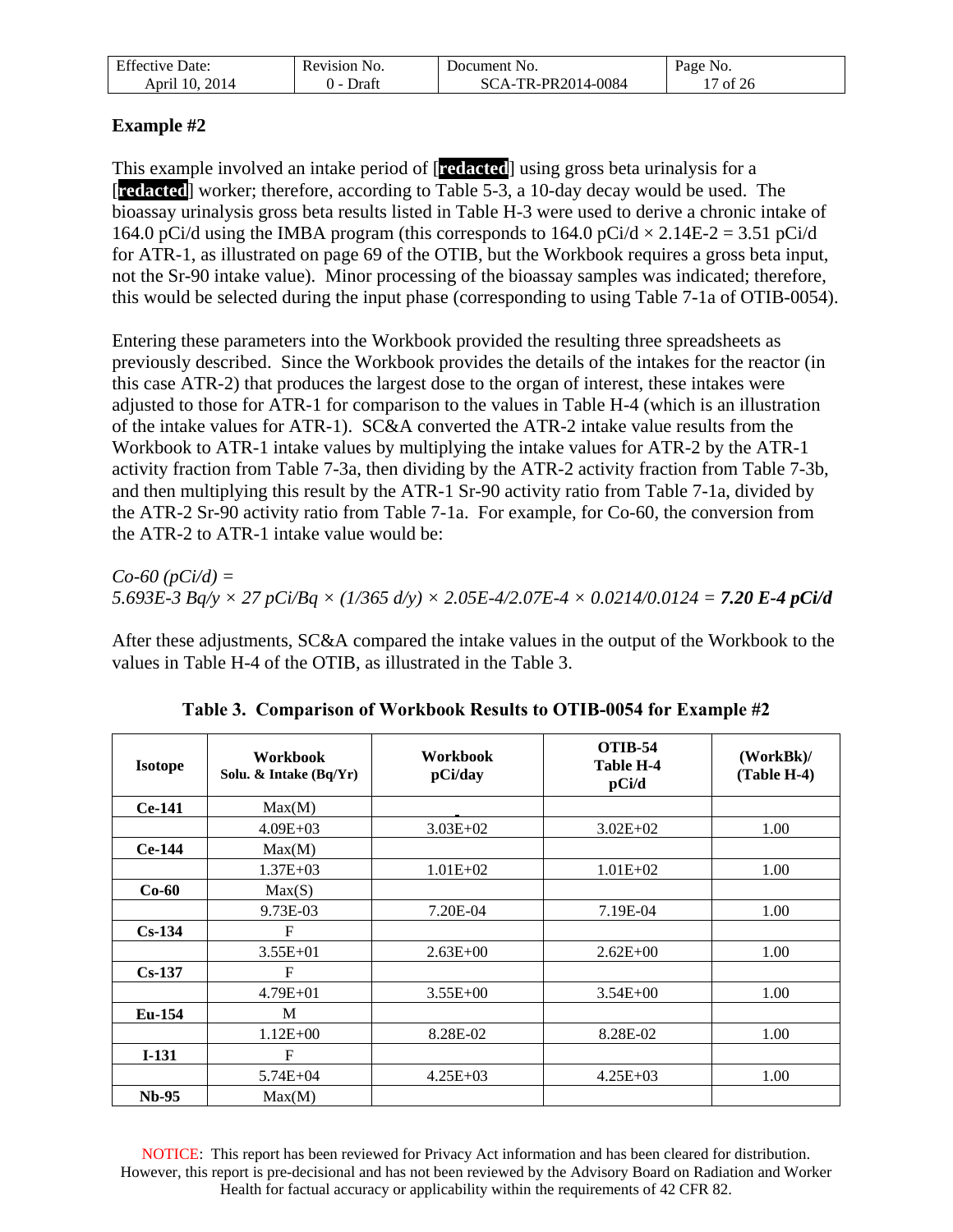| Effective Date:   | evision)<br>NO. | . Jocument<br>-No                                         | yage No. |
|-------------------|-----------------|-----------------------------------------------------------|----------|
| 2014<br>April 10. | Draf            | TR-PR2014-0084<br>SC.<br>$^{\circ}$ $\Delta$ $\mathbf{-}$ | 8 of     |

| <b>Isotope</b>           | Workbook<br>Solu. & Intake (Bq/Yr) | Workbook<br>pCi/day   | <b>OTIB-54</b><br><b>Table H-4</b><br>pCi/d | (WorkBk)<br>(Table H-4) |
|--------------------------|------------------------------------|-----------------------|---------------------------------------------|-------------------------|
|                          | $3.55E+03$                         | $2.63E+02$            | $2.63E+02$                                  | 1.00                    |
| Pm-147                   | Max(M)                             |                       |                                             |                         |
|                          | $1.33E+02$                         | $9.86E + 00$          | $9.86E + 00$                                | 1.00                    |
| $Pr-143$                 | Max(M)                             |                       |                                             |                         |
|                          | $3.61E + 03$                       | $2.67E+02$            | $2.67E + 02$                                | 1.00                    |
| <b>Ru-103</b>            | Max(F)                             |                       |                                             |                         |
|                          | $2.14E + 03$                       | $1.58E + 02$          | $1.58E + 02$                                | 1.00                    |
| <b>Ru-106</b>            | Max(F)                             |                       |                                             |                         |
|                          | $8.26E + 01$                       | $6.11E + 00$          | $6.10E + 00$                                | 1.00                    |
| Sr-89                    | $F_{\rm}$                          |                       |                                             |                         |
|                          | 3.19E+03                           | $2.36E+02$            | $2.36E + 02$                                | 1.00                    |
| $Sr-90$                  | $_{\rm F}$                         |                       |                                             |                         |
|                          | $4.75E + 01$                       | $3.51E + 00$          | $3.51E + 00$                                | 1.00                    |
| $Y-90$                   | Max(M)                             |                       |                                             |                         |
|                          | $4.74E + 01$                       | $3.50E + 00$          | $3.52E + 00$                                | 1.00                    |
| $Y-91$                   | Max(M)                             |                       |                                             |                         |
|                          | $3.82E + 03$                       | $2.82E+02$            | $2.82E+02$                                  | 1.00                    |
| $Zr-95$                  | Max(F)                             |                       |                                             |                         |
|                          | $4.11E + 03$                       | $3.04E + 02$          | $3.02E + 02$                                | 1.01                    |
|                          | <b>Total:</b>                      | $6.19E+03$            | $6.19E+03$                                  | 1.00                    |
|                          |                                    |                       |                                             |                         |
| <b>Input Parameters:</b> | $ATR-1$                            | Sr-90 indictor        | 10 day decay                                |                         |
|                          |                                    | Input = $164.0$ pCi/d | Gross beta                                  |                         |
|                          |                                    |                       | Minimal sample prep.                        |                         |

|  |  | Table 3. Comparison of Workbook Results to OTIB-0054 for Example #2 |  |
|--|--|---------------------------------------------------------------------|--|
|  |  |                                                                     |  |

As can be seen from this comparison, the Workbook duplicated the values in the OTIB for Example #2 within rounding errors.

#### **Example #3**

This example involved an intake period of [**redacted**] using gross gamma air sample data for a worker in a [**redacted**] area; therefore, according to Table 5-3, page 11, a 180-day decay would be used. The maximum gross air concentration measured during the period [**redacted**] was 1E-10 µCi/ml; this corresponds to 658 pCi/d gross gamma intakes, and will be used to bound the intakes.

SC&A found that the Workbook has a box that lists "*Inhalation,*" but the user cannot change this selection; i.e., the user cannot select inhalation or ingestion, as it appears that *Inhalation* is locked in the program. Therefore, as an alternative path forward, SC&A calculated the ingested intake values using OCAS-TIB-009, *Estimation of Ingestion Intakes* (OCAS 2004), i.e.:

*Ingested intake (pCi/d)* = *Inhaled intake (pCi/d)*  $\times$  0.2  $\times$  365 d  $\times$  1/2400m<sup>3</sup> *Ingested intake (pCi/d)* = *Inhaled intake (pCi/d)*  $\times$  0.0304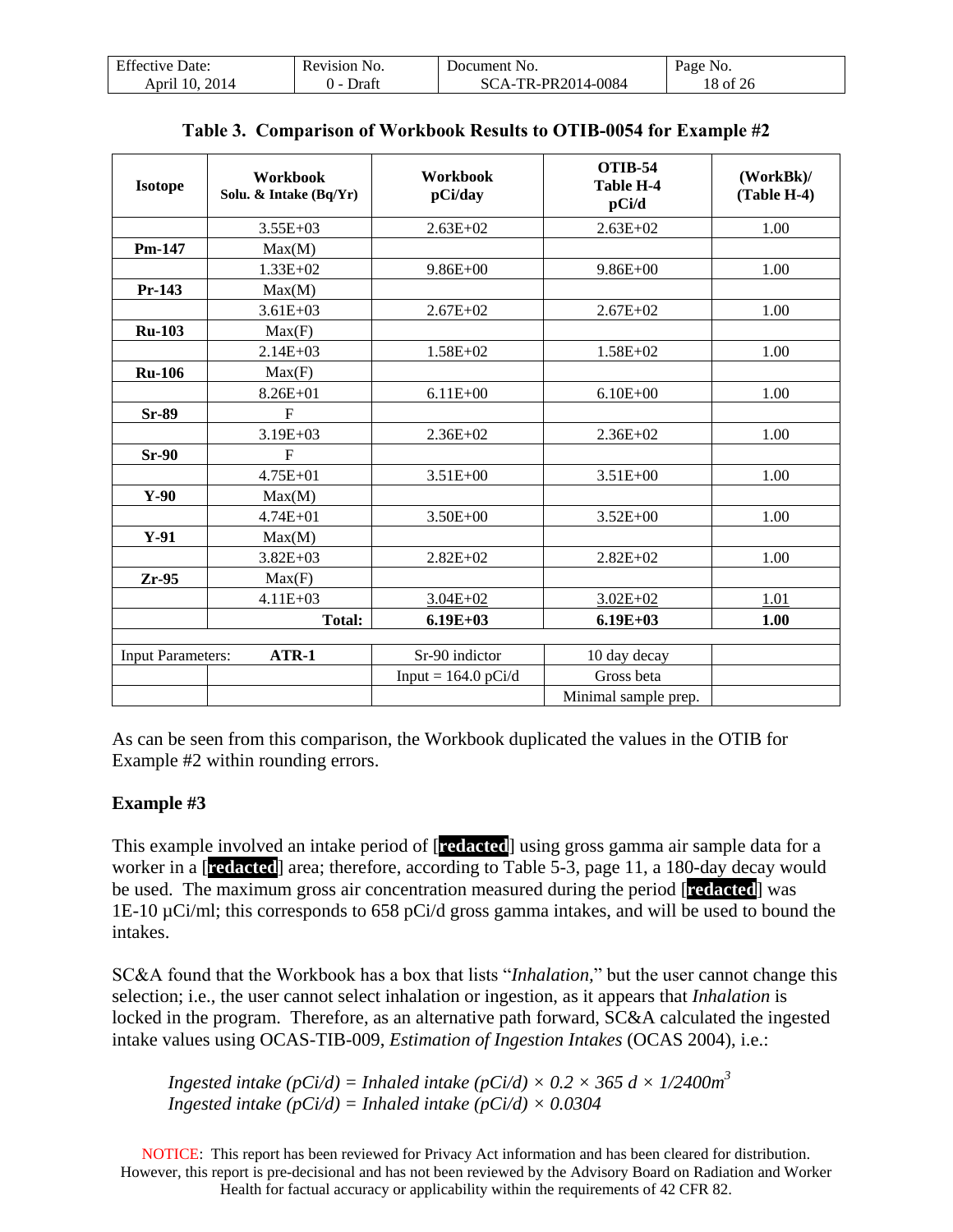| $\Gamma$ $\alpha$<br>Jate:<br>$\n  U$<br>. | evision!<br>NO.<br>. | Jocument<br>NO.        | a o e<br>'NO.  |
|--------------------------------------------|----------------------|------------------------|----------------|
| 2014<br>$\left($<br>Anri                   | )rat⊺                | 14-0084<br>טנו<br>. н. | $\Omega$<br>ZU |

SC&A compared the derived ingested values to those listed in Table H-5, and found them to match.

#### *Identification of Issue*

Entering the appropriate parameters into the Workbook provided the resulting three spreadsheets as previously described. The outputs of these spreadsheets were evaluated and compared to the results obtained by hand calculations using Tables 7-4b, 7-3b, and 7-3a as provided in the OTIB, and SC&A also compared the output of the Workbook to the intake values listed in Table H-5 of the OTIB. SC&A found that the Workbook listed the intake and dose values for each radionuclide of interest. However, these output values were much larger than what SC&A calculated by hand or are listed in Table H-5 of the OTIB.

#### *Issue #1 – Lack of Adjustment of Gross Air Input*

After identifying this issue, SC&A analyzed Example #3 in detail using the ATR group of reactors as the input to the Workbook (the same results as the OTIB were obtained using all nine reactors, but with numerous combinations and tables to consider, this assisted in identifying the cause of the problem). It is SC&A's understanding of Example #3 that the Cs-137 intake value would be derived by multiplying the gross gamma air concentration (658 pCi/day) by the activity fraction from Table 7-4b (for ATR-2, this would be 1.24E-2). The Workbook indicates that of the ATR reactors, ATR-2 provided for the largest dose in this case. Therefore, SC&A derived a Cs-137 intake value of 8.16 pCi/d (corresponding to 110.3 Bq/year) by multiplying the 658 pCi/d intake rate times the 1.24E-2 activity ratio value for ATR-2 (180-day decay) from Table 7-4b. However, the output of the Workbook lists a Cs-137 intake value of 8,895 Bq/y (corresponding to 658 pCi/day), which is the same as the gross gamma intake value; i.e., the intake value had not been adjusted for the activity ratio from Table 7-4b, and resulted in an intake value of  $1/0.0124 =$ 80.6 times the correct value.

All the other radionuclide intake values provided by the Workbook were correctly obtained by using the ratio values from Table 7-3b for ATR-2, but their absolute values were also 80.6 times the correct values. To compare the Workbook results for ATR-2 to ATR-1 as listed in Table H-5 for Example #3 of the OTIB, SC&A converted the ATR-2 intake value results from the Workbook to ATR-1 intake values by multiplying the intake values for ATR-2 by the ATR-1 activity fraction from Table 7-3a, then dividing by the ATR-2 activity fraction from Table 7-3b, and then multiplying this result by the ATR-1 Cs-137 activity ratio from Table 7-4b, divided by the ATR-2 Cs-137 activity ratio from Table 7-4b. For example, for Co-60, the conversion from ATR-2 to ATR-1 intake value would be:

### *Co-60 (pCi/d) =*   $1.735 Bq/v \times 27 pCi/Bq \times (1/365 d/v) \times 1.93E-4/1.95E-4 \times 0.0183/0.0124 = 0.187 pCi/d$

This is 80 times greater than the correct hand-calculated Co-60 intake value for ATR-1 (and also the Co-60 intake value listed in Table H-5 of the OTIB), which is:

#### $Co-60$  ( $pCi/d$ ) = 658  $pCi/d \times 0.0183 \times 1.93E-4 = 2.32E-3$   $pCi/d$

A summary of this comparison of all the radionuclides of interest is listed in Table 4.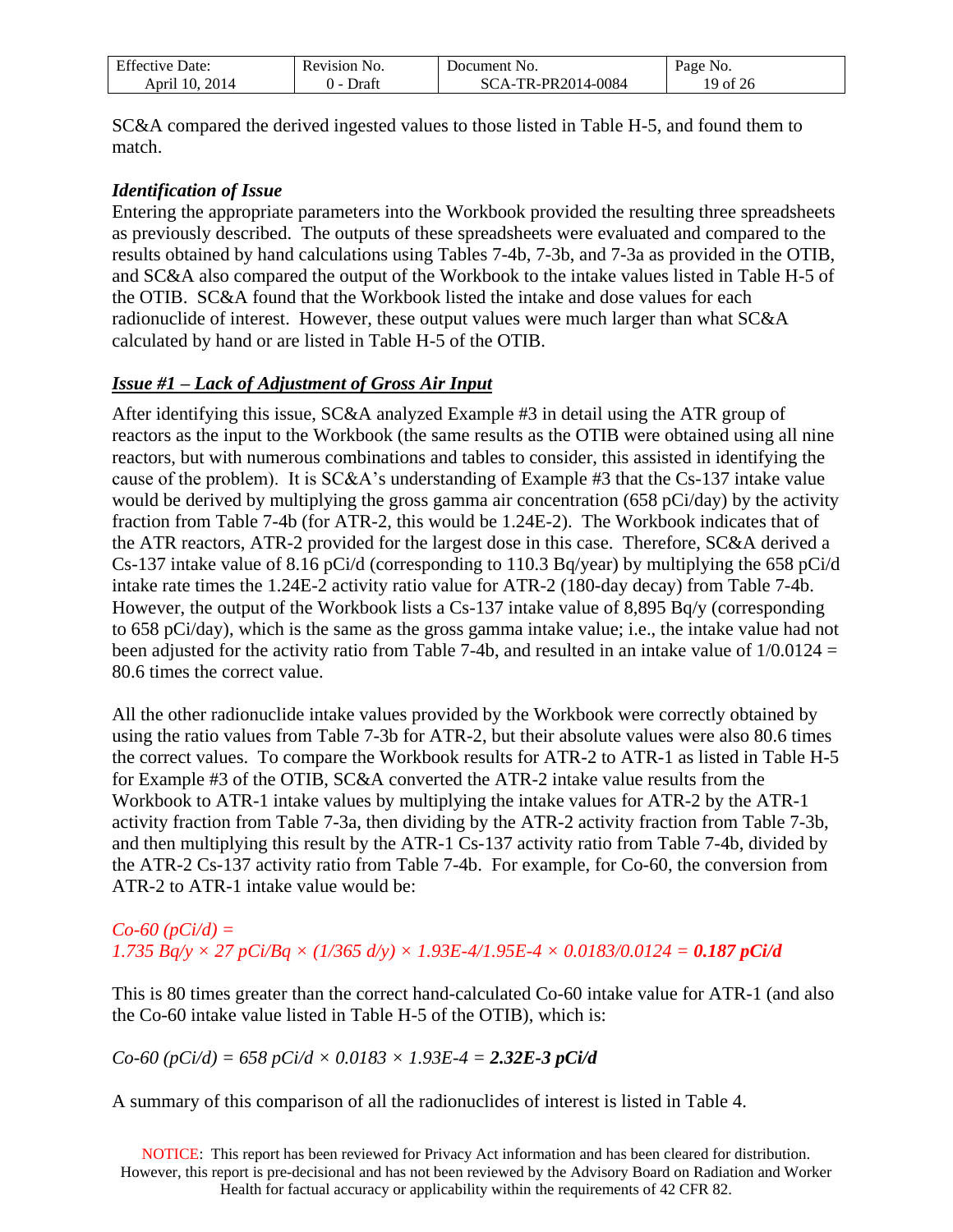| Effective Date:   | Revision<br>No. | Document No.       | Page No. |
|-------------------|-----------------|--------------------|----------|
| 2014<br>April 10. | Draf            | SCA-TR-PR2014-0084 | 20 of 26 |

<span id="page-19-0"></span>

| <b>Isotope</b>           | Workbook<br>$ATR-2$<br>Intake (Bq/Yr) | Workbook<br>*ATR 2 -> ATR 1<br>pCi/day | <b>OTIB-54</b><br>Table H-5<br>pCi/d | (WorkBk)<br>$(Table H-5)$ |
|--------------------------|---------------------------------------|----------------------------------------|--------------------------------------|---------------------------|
| Ce-141                   | Max(M)                                |                                        |                                      |                           |
|                          | 4.2430E+04                            | $2.23E+03$                             | $2.77E + 01$                         | 80.63                     |
| <b>Ce-144</b>            | Max(M)                                |                                        |                                      |                           |
|                          | $1.89E + 05$                          | $1.85E + 04$                           | $2.30E + 02$                         | 80.64                     |
| $Co-60$                  | Max(S)                                |                                        |                                      |                           |
|                          | $1.73E + 00$                          | 1.87E-01                               | 2.32E-03                             | 80.78                     |
| $Cs-134$                 | $\mathbf{F}$                          |                                        |                                      |                           |
|                          | $4.12E + 03$                          | $6.21E + 02$                           | 7.70E+00                             | 80.71                     |
| $Cs-137$                 | ${\bf F}$                             |                                        |                                      |                           |
|                          | 8.8952E+03                            | $9.71E + 02$                           | $1.20E + 01$                         | 80.92                     |
| Eu-154                   | M                                     |                                        |                                      |                           |
|                          | $1.73E + 02$                          | $2.20E + 01$                           | 2.73E-01                             | 80.75                     |
| $I-131$                  | $\mathbf F$                           |                                        |                                      |                           |
|                          | $1.63E + 01$                          | 5.08E-01                               | 6.29E-03                             | 80.74                     |
| <b>Nb-95</b>             | Max(M)                                |                                        |                                      |                           |
|                          | $3.48E + 05$                          | $2.55E + 04$                           | $3.16E + 02$                         | 80.82                     |
| Pm-147*                  | Max(M)                                |                                        |                                      |                           |
|                          | $0.00E + 00$                          | $2.63E + 03$                           | $3.26E + 01$                         | 80.72                     |
| Pr-143                   | Max(M)                                |                                        |                                      |                           |
|                          | $3.46E + 02$                          | $1.25E + 01$                           | 1.55E-01                             | 80.82                     |
| <b>Ru-103</b>            | Max(F)                                |                                        |                                      |                           |
|                          | $3.78E + 04$                          | $2.18E + 03$                           | $2.70E + 01$                         | 80.56                     |
| <b>Ru-106</b>            | Max(F)                                |                                        |                                      |                           |
|                          | $1.22E + 04$                          | $1.23E + 03$                           | $1.53E + 01$                         | 80.61                     |
| Sr-89                    | $\mathbf F$                           |                                        |                                      |                           |
|                          | $9.87E + 04$                          | $6.35E + 03$                           | 7.87E+01                             | 80.70                     |
| $Sr-90$                  | $\mathbf F$                           |                                        |                                      |                           |
|                          | 8.81E+03                              | $9.60E + 02$                           | $1.19E + 01$                         | 80.71                     |
| $Y-90$                   | Max(M)                                |                                        |                                      |                           |
|                          | 8.81E+03                              | $9.61E + 02$                           | 1.19E+01                             | 80.79                     |
| $Y-91$                   | Max(M)                                |                                        |                                      |                           |
|                          | 1.55E+05                              | $1.04E + 04$                           | 1.29E+02                             | 80.55                     |
| $Zr-95$                  | Max(F)                                |                                        |                                      |                           |
|                          | $1.90E + 05$                          | $1.34E + 04$                           | $1.66E + 02$                         | 80.73                     |
|                          | <b>Total:</b>                         | $8.61E + 04$                           | $1.07E + 03$                         | 80.71                     |
|                          |                                       |                                        |                                      |                           |
| <b>Input Parameters:</b> | $ATR-2$                               | Cs-137 indictor                        | 180 day decay                        |                           |
|                          |                                       | Input = $658$ pCi/d                    | Intake from gross gamma air conc.    |                           |

|  |  |  |  | Table 4. Comparison of Workbook Results to OTIB-0054 for Example #3 |  |
|--|--|--|--|---------------------------------------------------------------------|--|
|--|--|--|--|---------------------------------------------------------------------|--|

*\*ATR-1 pCi/d = ATR-2 pCi/d × (ATR-1 ratio/ATR-2 ratio) × 0.0183/0.0124*

*\*\*Pm-147 derived from Cs-137: 971 pCi/d × 2.71, because ATR-2 Pm-137 = 0.00*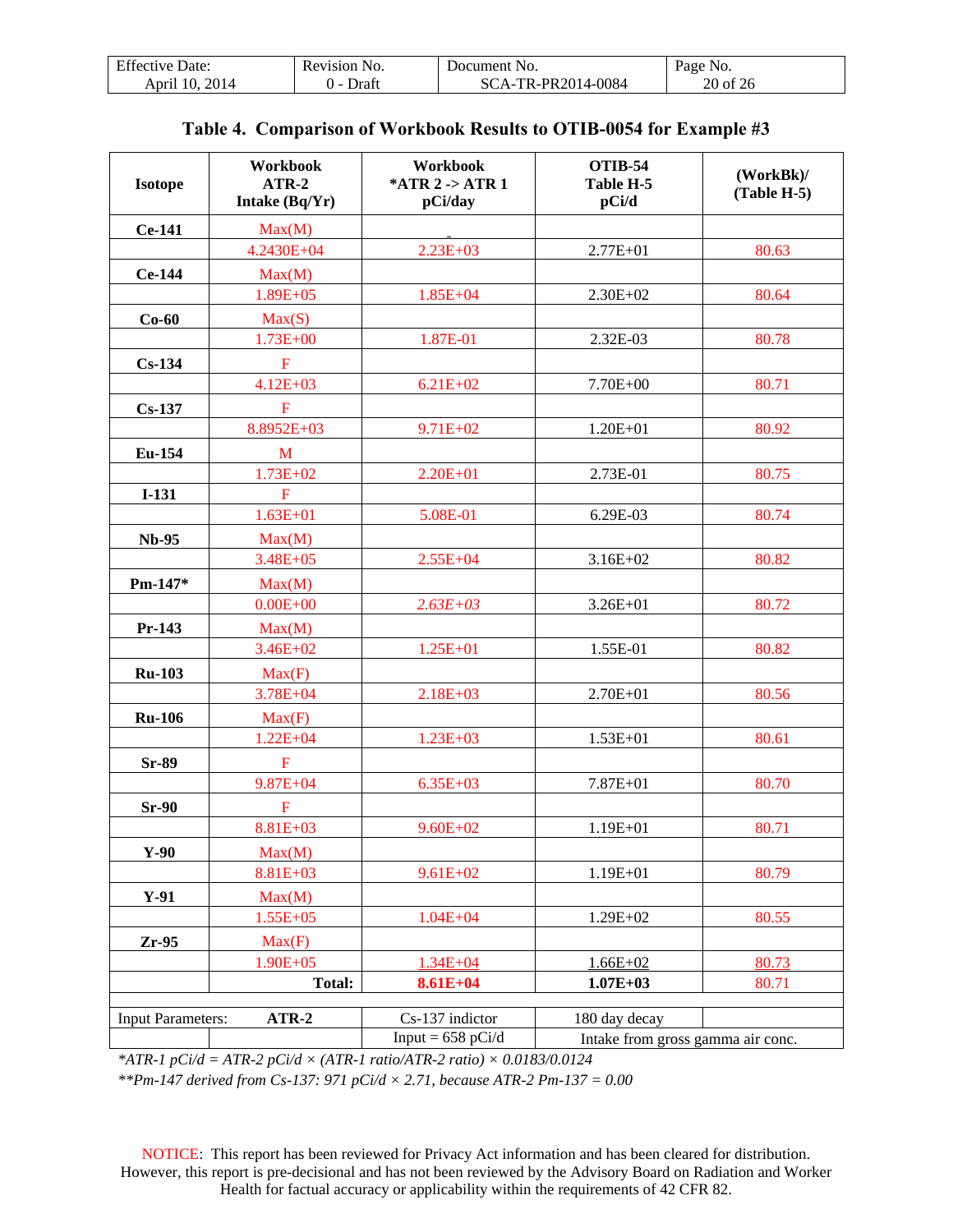| $\Gamma$ $\alpha$<br>Effective Date: | Revision No. | Document No.                                       | Page No. |
|--------------------------------------|--------------|----------------------------------------------------|----------|
| 2014<br>-10<br>April                 | ⊅ratt<br>. . | TR-PR2014-0084<br>$^{\circ}$ $\Delta$ $\sim$<br>80 | ΟĪ       |

As can be seen from this comparison, all the intake values derived by the Workbook for Example #3 are approximately 80 times greater than those listed in Table H-5 of the OTIB, apparently because the activity ratio for Cs-137 was not applied.

After this issue was identified, SC&A investigated further to find that the Workbook derives the correct intake values if the *Urine Activity Fraction* function is selected (minimal or major), but does not apply the activity ratio if this function is not selected (this applies to both urine and air input data, when using either Sr-90 or Cs-137 as the indicating radionuclide, for any of the decay times). Of course, the *Urine Activity Fraction* function cannot be used when using gross gamma air sample data; therefore, the intake results when using gross air sample data are always too large.

### *Issue #2 – Pm-147 Values Not Available for ATR-2 and ATR-3*

The current version of the Workbook erroneously provides output values for Pm-147 for ATR-2 and ATR-3 of zero (which corresponds to Tables 7-3b and 7-3c, respectively, of Rev. 01 of the OTIB<sup>2</sup>). However, the latest version of OTIB-0054, Rev. 02, corrects this error for Pm-147 for ATR-2 and ATR-3. Therefore, the current Workbook provides a zero intake and dose values when there should be some positive values. This omission results in a lesser dose being assigned than recommended in the current version of the OTIB. NIOSH is aware of this discrepancy, since it produced Rev. 2 of the OTIB specifically to correct the Pm-147 values in Tables 7-3b and 7-3c.

#### <span id="page-20-0"></span>**1.6.4 Conclusions**

In the tests that SC&A has performed, OTIB-0054 Workbook 1.2.0 correctly derives the intake values (except for Pm-147 for ATR-2 and ATR-3) when using Sr-90 or Cs-137 as the indicating radionuclide when used in conjunction with the *Urine Activity Fraction* function. However, the workbook appears to skip the step necessary to apply the activity ratio value (i.e., the fraction of the total measured activity that is due to Sr-90 or Cs-137) from Tables 7-4a or 7-4b in all other cases, resulting in the intake values being substantially too large. This program error will produce intake values that are too large in the output of the Workbook when using gross air concentration in all cases, and also when using urine data if the *Urine Activity Fraction* is not selected. Additionally, the current version of the Workbook (Ver. 1.2.0) needs updating to incorporate the Pm-147 values for ATR-2 and ATR-3 listed in Tables 7-3b and 7-3c of Rev. 2 of the OTIB.

# <span id="page-20-1"></span>**1.7 FINDING 36 (10)**

 $\overline{a}$ 

In this finding, SC&A expressed concern that one could envision a situation where two workers are assigned a dose using the OTIB methodology, where for one, the protocol is extremely claimant favorable and the worker is compensated, and for the other, the protocol is less claimant favorable and the claim is denied. SC&A stated that the OTIB would benefit from a discussion of this particular concern.

 $2^2$  See the Note preceding the Executive Summary of this report.

NOTICE: This report has been reviewed for Privacy Act information and has been cleared for distribution. However, this report is pre-decisional and has not been reviewed by the Advisory Board on Radiation and Worker Health for factual accuracy or applicability within the requirements of 42 CFR 82.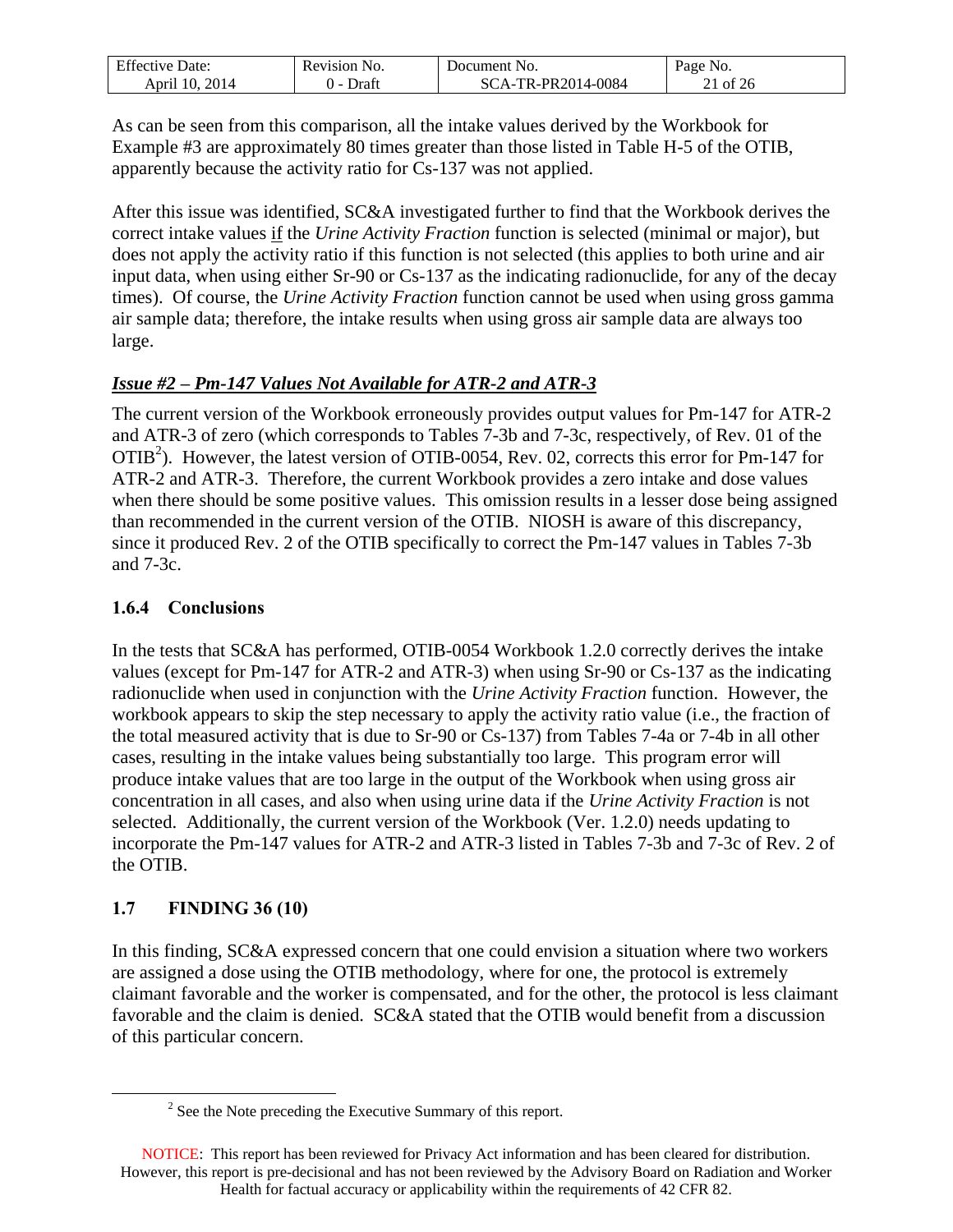| $\Gamma$ $\alpha$<br>Effective Date: | Revision No. | Document No.       | Page No. |
|--------------------------------------|--------------|--------------------|----------|
| 2014                                 | Draft        | SCA-TR-PR2014-0084 | $\sim$   |
| April 10.                            | . .          |                    | 22 of 26 |

In its February 4, 2014, BRS response, NIOSH stated, "that the goal was to develop a process that had little chance of underestimating a worker's dose. It was never intended to be precise. Additional discussion of that point can be added, as requested." SC&A accepts that the basic approach used in the OTIB is claimant favorable, with due consideration of the question raised under Finding 31 (5), but believes that more discussion of the overall claimant-favorability of the strategy employed in the OTIB is warranted. Hence, SC&A recommends that this finding remain *In Progress*.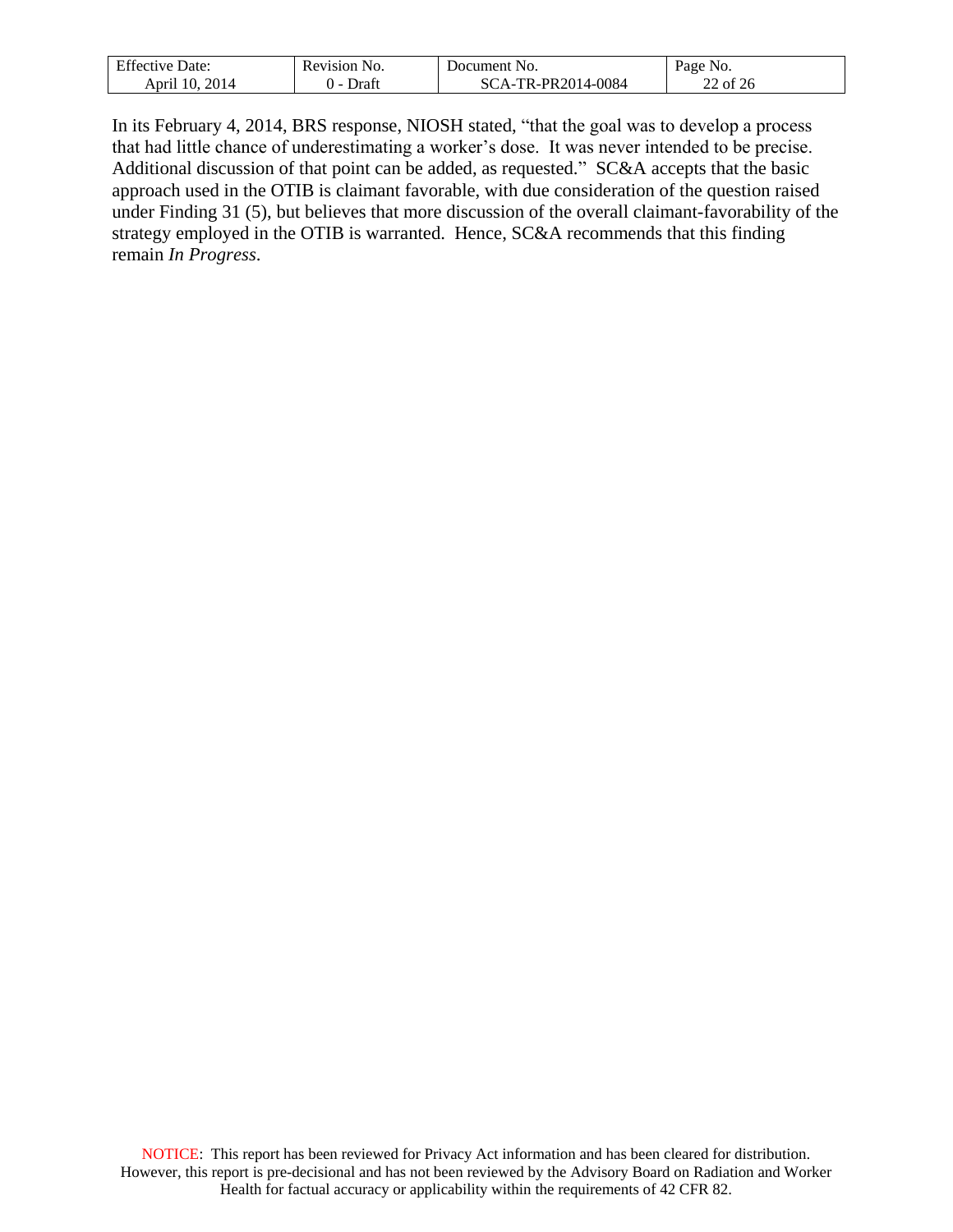| $F^{\alpha}$<br>Jate:<br>$1V$ $\theta$<br>Effect <sup>-</sup><br>. | NO.<br>sevision<br>. | Jocument<br>No.     | NO.<br>-aoe     |
|--------------------------------------------------------------------|----------------------|---------------------|-----------------|
| 2014<br>10<br>April                                                | )rai                 | -PR2014-0084<br>TD. | $\Omega$<br>ZO. |

# **2.0 REFERENCES**

<span id="page-22-0"></span>Croff 1980. Croff, A.G., *ORIGEN2 – A Revised and Updated Version of the Oak Ridge Isotope Generation and Depletion Code*, ORNL-5621, Oak Ridge National Laboratory, July 1980. [SRDB Ref. ID: 23569]

DOE 2003. *Source Term Estimates for DOE Spent Nuclear Fuels*, U.S. Department of Energy, DOE/SNF/REP-078, Rev. 0, March 2003.

OCAS 2004. *Estimation of Ingestion Intakes*, Rev. 0, OCAS-TIB-009. Office of Compensation Analysis and Support, Cincinnati, Ohio. April 13, 2004.

ORAUT 2007. *Fission and Activation Product Assignment for Internal Dose-Related Gross Beta and Gross Gamma Analyses*, ORAUT-OTIB-0054, Rev. 0 PC-1, November 19, 2007.

ORAUT 2013. *Fission and Activation Product Assignment for Internal Dose-Related Gross Beta and Gross Gamma Analyses*, ORAUT-OTIB-0054, Rev. 1, June 13, 2013.

ORAUT 2014. *Fission and Activation Product Assignment for Internal Dose-Related Gross Beta and Gross Gamma Analyses*, ORAUT-OTIB-0054, Rev. 2, March 6, 2014.

SC&A 2008. *Review of ORAUT-OTIB-0054, "Fission and Activation Product Assignment for Internal Dose-Related Gross Beta and Gross Gamma Analyses," Rev. 0, PC-1,* SCA-TR-TASK3-0006, Rev. 0, March 17, 2008.

SC&A 2013. *Review of ORAUT-OTIB-0054, "Fission and Activation Product Assignment for Internal Dose-Related Gross Beta and Gross Gamma Analyses," Revision 1*, SCA-TR-PR2013- 0084, Rev. 0, November 5, 2013.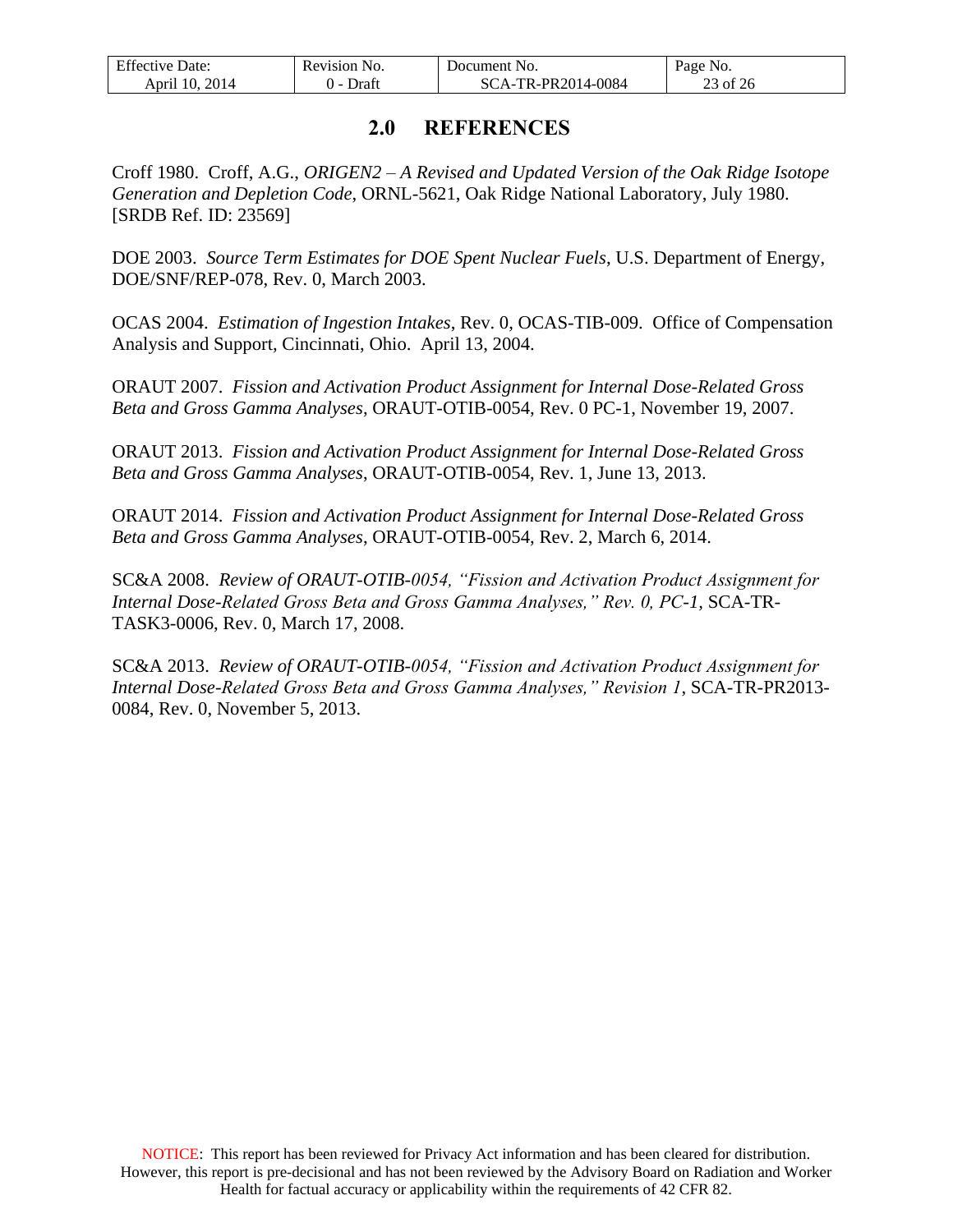| <b>Effective Date:</b> | Revision No.          | Document No.       | Page No. |
|------------------------|-----------------------|--------------------|----------|
| April 10, 2014         | Draft<br>$\mathbf{I}$ | SCA-TR-PR2014-0084 | 24 of 26 |

# **APPENDIX A: EXAMPLE OF WORKBOOK OUTPUT SPREADSHEET – IREP**

<span id="page-23-0"></span>

| <b>Exposure #</b> | <b>Exposure</b><br><b>Year</b> | <b>Exposure</b><br>Rate | <b>Radiation Type</b> | <b>Distribution</b> | <b>Parameter 1</b> | <b>Parameter 2</b> | <b>Parameter 3</b> | <b>Tag</b>                      |
|-------------------|--------------------------------|-------------------------|-----------------------|---------------------|--------------------|--------------------|--------------------|---------------------------------|
|                   | 1960                           | chronic                 | electrons $E > 15keV$ | Lognormal           | 0.000              | 3.000              | 0.000              | OTIB54 Intake $1$ (ATR $1,1$ y) |
| $\overline{2}$    | 1960                           | chronic                 | electrons E>15keV     | Constant            | 0.001              | 0.000              | 0.000              | OTIB54 Intake $1$ (ATR $1,1$ y) |
| 3                 | 1961                           | chronic                 | electrons E>15keV     | Lognormal           | 0.000              | 3.000              | 0.000              | OTIB54 Intake $1$ (ATR $1,1$ y) |
| $\overline{4}$    | 1961                           | chronic                 | electrons E>15keV     | Constant            | 0.001              | 0.000              | 0.000              | OTIB54 Intake $1$ (ATR $1,1$ y) |
| 5                 | 1962                           | chronic                 | electrons E>15keV     | Lognormal           | 0.000              | 3.000              | 0.000              | OTIB54 Intake $1$ (ATR $1,1$ y) |
| 6                 | 1962                           | chronic                 | electrons E>15keV     | Constant            | 0.002              | 0.000              | 0.000              | OTIB54 Intake $1$ (ATR $1,1$ y) |
| $\overline{7}$    | 1963                           | chronic                 | electrons E>15keV     | Lognormal           | 0.000              | 3.000              | 0.000              | OTIB54 Intake $1$ (ATR $1,1$ y) |
| 8                 | 1963                           | chronic                 | electrons $E > 15keV$ | Constant            | 0.002              | 0.000              | 0.000              | OTIB54 Intake $1$ (ATR $1,1$ y) |
| 9                 | 1964                           | chronic                 | electrons E>15keV     | Lognormal           | 0.000              | 3.000              | 0.000              | OTIB54 Intake 1 (ATR 1,1 y)     |
| 10                | 1964                           | chronic                 | electrons E>15keV     | Constant            | 0.002              | 0.000              | 0.000              | OTIB54 Intake $1$ (ATR $1,1$ y) |
| 11                | 1965                           | chronic                 | electrons E>15keV     | Lognormal           | 0.000              | 3.000              | 0.000              | OTIB54 Intake $1$ (ATR $1,1$ y) |
| 12                | 1965                           | chronic                 | electrons E>15keV     | Constant            | 0.002              | 0.000              | 0.000              | OTIB54 Intake $1$ (ATR $1,1$ y) |
| 13                | 1966                           | chronic                 | electrons E>15keV     | Lognormal           | 0.000              | 3.000              | 0.000              | OTIB54 Intake 1 (ATR 1,1 y)     |
| 14                | 1966                           | chronic                 | electrons E>15keV     | Constant            | 0.002              | 0.000              | 0.000              | OTIB54 Intake $1$ (ATR $1,1$ y) |
| 15                | 1967                           | chronic                 | electrons E>15keV     | Lognormal           | 0.000              | 3.000              | 0.000              | OTIB54 Intake $1$ (ATR $1,1$ y) |
| 16                | 1967                           | chronic                 | electrons E>15keV     | Constant            | 0.002              | 0.000              | 0.000              | OTIB54 Intake $1$ (ATR $1,1$ y) |
| 17                | 1968                           | chronic                 | electrons E>15keV     | Lognormal           | 0.000              | 3.000              | 0.000              | OTIB54 Intake $1$ (ATR $1,1$ y) |
| 18                | 1968                           | chronic                 | electrons $E > 15keV$ | Constant            | 0.002              | 0.000              | 0.000              | OTIB54 Intake $1$ (ATR $1,1$ y) |
| 19                | 1969                           | chronic                 | electrons E>15keV     | Lognormal           | 0.000              | 3.000              | 0.000              | OTIB54 Intake $1$ (ATR $1,1$ y) |
| 20                | 1969                           | chronic                 | electrons E>15keV     | Constant            | 0.002              | 0.000              | 0.000              | OTIB54 Intake $1$ (ATR $1,1$ y) |
| 21                | 1970                           | chronic                 | electrons E>15keV     | Lognormal           | 0.000              | 3.000              | 0.000              | OTIB54 Intake $1$ (ATR $1,1$ y) |
| 22                | 1970                           | chronic                 | electrons E>15keV     | Constant            | 0.002              | 0.000              | 0.000              | OTIB54 Intake $1$ (ATR $1,1$ y) |
| 23                | 1971                           | chronic                 | electrons $E > 15keV$ | Lognormal           | 0.000              | 3.000              | 0.000              | OTIB54 Intake $1$ (ATR $1,1$ y) |
| 24                | 1971                           | chronic                 | electrons $E > 15keV$ | Constant            | 0.002              | 0.000              | 0.000              | OTIB54 Intake 1 (ATR 1,1 y)     |
| 25                | 1960                           | chronic                 | photons E>250keV      | Constant            | 0.000              | 0.000              | 0.000              | OTIB54 Intake 1 (ATR 1,1 y)     |
| 26                | 1961                           | chronic                 | photons E>250keV      | Constant            | 0.000              | 0.000              | 0.000              | OTIB54 Intake $1$ (ATR $1.1$ y) |
| $\overline{27}$   | 1962                           | chronic                 | photons E>250keV      | Constant            | 0.000              | 0.000              | 0.000              | OTIB54 Intake $1$ (ATR 1,1 y)   |
| 28                | 1963                           | chronic                 | photons E>250keV      | Constant            | 0.000              | 0.000              | 0.000              | OTIB54 Intake $1$ (ATR $1,1$ y) |
| 29                | 1964                           | chronic                 | photons E>250keV      | Constant            | 0.000              | 0.000              | 0.000              | OTIB54 Intake 1 (ATR 1,1 y)     |
| 30                | 1965                           | chronic                 | photons E>250keV      | Constant            | 0.000              | 0.000              | 0.000              | OTIB54 Intake $1$ (ATR $1,1$ y) |
| $\overline{31}$   | 1966                           | chronic                 | photons E>250keV      | Constant            | 0.000              | 0.000              | 0.000              | OTIB54 Intake $1$ (ATR $1,1$ y) |
| $\overline{32}$   | 1967                           | chronic                 | photons E>250keV      | Constant            | 0.000              | 0.000              | 0.000              | OTIB54 Intake $1$ (ATR $1,1$ y) |
| $\overline{33}$   | 1968                           | chronic                 | photons E>250keV      | Constant            | 0.000              | 0.000              | 0.000              | OTIB54 Intake $1$ (ATR $1,1$ y) |
| 34                | 1969                           | chronic                 | photons E>250keV      | Constant            | 0.000              | 0.000              | 0.000              | OTIB54 Intake $1$ (ATR $1,1$ y) |
| $\overline{35}$   | 1970                           | chronic                 | photons E>250keV      | Constant            | 0.000              | 0.000              | 0.000              | OTIB54 Intake $1$ (ATR $1,1$ y) |
| $\overline{36}$   | 1971                           | chronic                 | photons E>250keV      | Constant            | 0.000              | 0.000              | 0.000              | OTIB54 Intake 1 (ATR 1,1 y)     |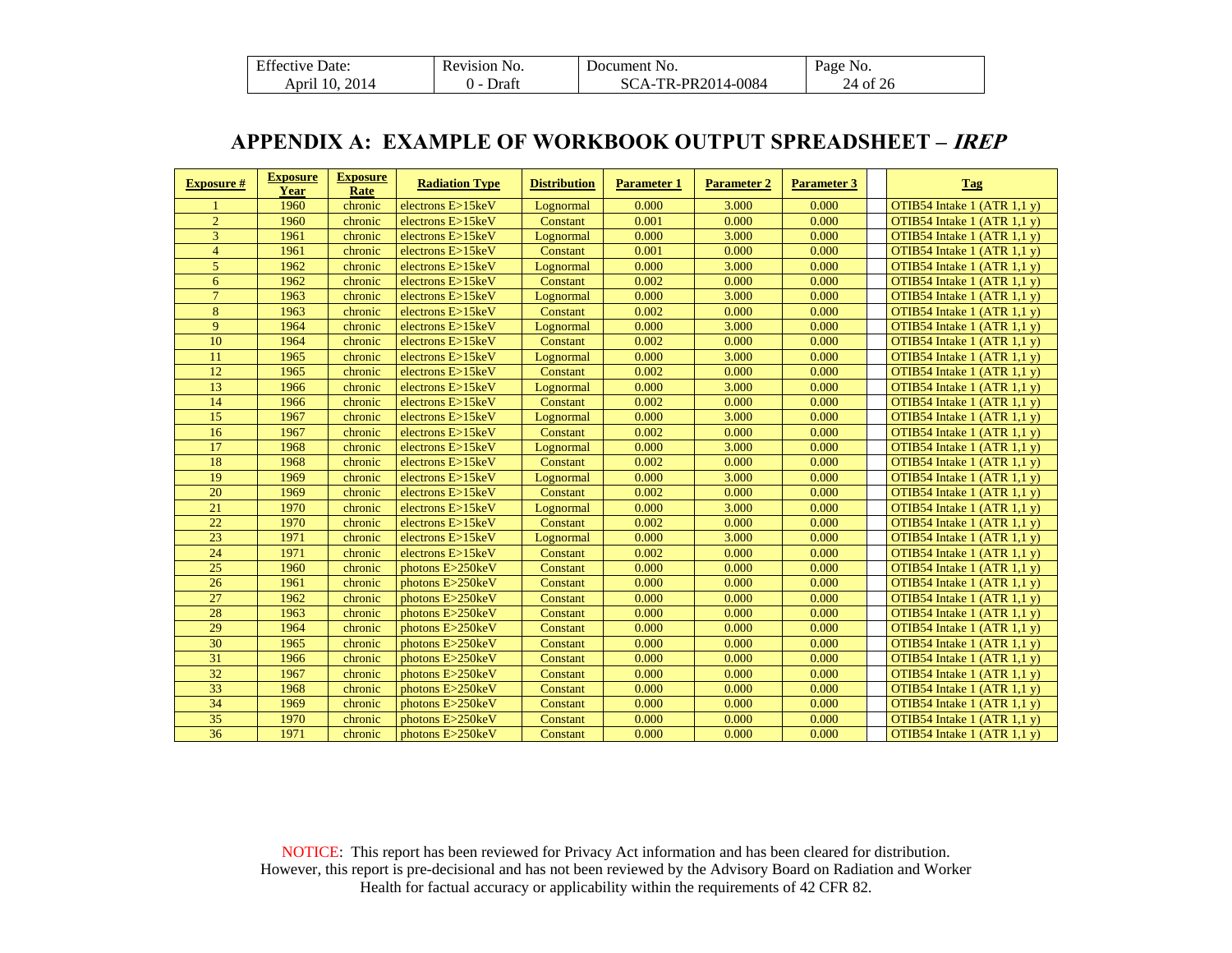| <b>Effective Date:</b> | Revision No. | Document No.       | Page No. |
|------------------------|--------------|--------------------|----------|
| April 10, 2014         | Draft        | SCA-TR-PR2014-0084 | 25 of 26 |

# **APPENDIX B: EXAMPLE OF WORKBOOK OUTPUT SPREADSHEET – SUMMARY**

<span id="page-24-0"></span>

| OTIB-0054 Tools<br><b>Summary</b>   |                  |                |                   |                   |                  |                   |         |                   |                  |            |         |         |                    |                            |   |             |
|-------------------------------------|------------------|----------------|-------------------|-------------------|------------------|-------------------|---------|-------------------|------------------|------------|---------|---------|--------------------|----------------------------|---|-------------|
|                                     |                  |                |                   |                   |                  |                   |         |                   |                  |            |         |         |                    |                            |   |             |
| <b>Report Output:</b>               | 3/10/2014        | 4:43 PM        |                   | <b>NIOSH ID:</b>  | [redacted]       |                   |         | <b>File Name:</b> |                  |            |         |         |                    |                            |   |             |
|                                     |                  |                |                   | Prepared          |                  |                   |         | <b>Database</b>   | 01.08.2014       |            |         |         |                    |                            |   |             |
| <b>Tool Version:</b>                | 1.2.0            |                |                   | By:               | DRToolsUser      |                   |         | <b>Version:</b>   | [Remote]         |            |         |         |                    |                            |   |             |
|                                     |                  |                |                   |                   |                  |                   |         |                   |                  |            |         |         |                    |                            |   |             |
| <b>Intake</b><br><b>Parameters:</b> |                  |                |                   |                   |                  |                   |         |                   |                  |            |         |         |                    |                            |   |             |
|                                     |                  |                |                   |                   |                  | <b>Years</b>      |         |                   |                  |            | Exp     |         | Urine Act.         |                            |   |             |
| Ind. RN                             | Decay            | <b>Reactor</b> | <b>Start</b>      | End               | <b>Diagnosis</b> | <b>Employment</b> | Latency | <b>Intake</b>     | <b>Unit/Rate</b> | Mode       | Rate    | $I-131$ | Frac.              | Distribution   GSD   Organ |   |             |
| $Sr-90$                             | 1v               | ATR            | <b>[redacted]</b> | <b>[redacted]</b> | <b>Tredacted</b> | 12                | 12      | 76                | pCi/Day          | Inhalation | Chronic | Yes     | Applied -<br>Major | Lognormal                  | 3 | <b>SKIN</b> |
|                                     |                  |                |                   |                   |                  |                   |         |                   |                  |            |         |         |                    |                            |   |             |
|                                     | <b>Reactor</b>   | Decay          | <b>Total</b>      |                   |                  |                   |         |                   |                  |            |         |         |                    |                            |   |             |
|                                     | ATR <sub>1</sub> | $\mathbf{V}$   | 0.018554          |                   |                  |                   |         |                   |                  |            |         |         |                    |                            |   |             |
|                                     | ATR <sub>2</sub> | $\mathbf{V}$   | 0.017445          |                   |                  |                   |         |                   |                  |            |         |         |                    |                            |   |             |
|                                     | ATR <sub>3</sub> | $\mathbf{V}$   | 0.016912          |                   |                  |                   |         |                   |                  |            |         |         |                    |                            |   |             |